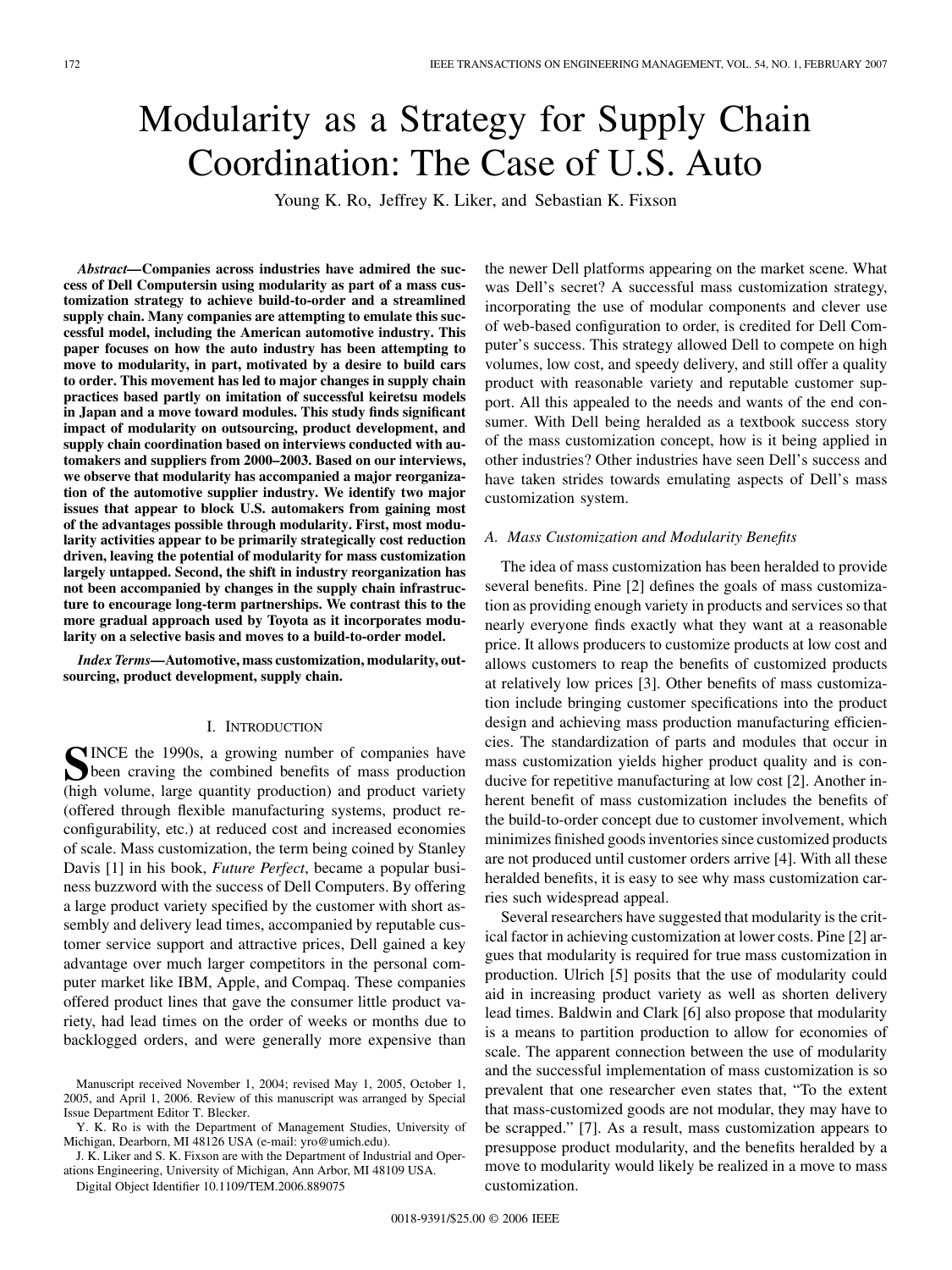Modularity is a trend occurring in many industries, including the computer, book publishing, and furniture industries, to name a few [\[6\]](#page-16-0), [\[8\]](#page-16-0). It is a growing characteristic of the products of other industrial sectors such as the aeronautical and chemical industries as well [\[9\].](#page-16-0) Modularity is a general concept that describes the "degree to which a system's components can be separated and recombined, and it refers both to the tightness of the coupling between components" and the "degree to which… the system architecture enables or prohibits the mixing and matching of components" [\[8\]](#page-16-0).

More recently, the automotive industry in America has been following this modularity trend. For example, when Jacque Nasser was President of Ford Motor Company, he invited Michael Dell in to consult with him on how Dell's mass customization approach, which combined a successful build-to-order model with the use of product modules, could be applied in auto to provide similar mass customization benefits to Ford. This had a profound effect on the strategy of the company, and helped make the U.S. auto companies aware of the benefits that mass customization had to offer.

#### *B. The Automotive Context of Modularity*

"Modularity, systems integration, how much responsibility to outsource, and how to manage it, is THE question in the industry."

This statement comes from a Senior Systems Manager at a leading Tier 1 automotive supplier. This statement was his declaration during an interview regarding the emerging impact of modularity upon the automotive industry. He was referring to his customer's desire to source complete modules for a variety of reasons, including moving toward a build-to-order strategy. The modularity phenomenon is relatively new to the automotive industry, with the concept first being introduced to the industry in the mid to late 1990s [\[10\]–\[13\].](#page-16-0) Although a young trend, it has gained much consideration from executives in the industry. With the success of mass customized and modular products in the computer industry, there are many promises and perceived benefits to modularity that the automotive industry finds enticing. By adopting a modular strategy, IBM was able to achieve dramatic reductions in the lead times for designing and manufacturing its System 360 [\[14\].](#page-16-0) Dell Computers is a more current example of how the personal computer industry is exploiting the use of modules within their product lines to near-perfection. Not only Dell, but several other companies within the computer industry such as Compaq and Gateway have also used modularity as a way to simplify their product designs and assembly operations. In general, the product architecture of a personal computer is such that most of the components (e.g., floppy drive, monitors, hard disk drive) are separate modules that are manufactured and designed elsewhere by component suppliers. These relatively interchangeable modules can be mixed and matched and then brought together at final assembly in the manufacturing plant, packaged into a hard plastic casing, and shipped off to the consumer or retailer.

Near the end of the 1990s, the automobile, which began with an integral architecture (in which all the parts are interconnected and chunks cannot be separated out from the whole), became more modular due to various pressures. Fine [\[15\]](#page-16-0), in his book, *Clockspeed: Winning Industry Control in the Age of Temporary Advantage*, describes the competitive advantage Chrysler gained by moving to a modular strategy:

"… we saw that Chrysler in the 1990s could be likened to Compaq in the 1980s. Through a modular product and supply chain strategy, each company managed to upset the advantages of much larger rivals and to trigger a chain reaction of events capable of altering dramatically the structure of the entire industry. In the case of Compaq and the fastclockspeed computer industry, this series of events is already history. In the slower-clockspeed automobile sector, events are still unfolding before our eyes. In particular, the automobile is not as modular as the personal computer, and neither is the supply chain associated with the car industry."

In theory, it is not difficult to see the potential competitive advantage the successful use of modules might bring. Some original equipment manufacturers (OEMs) also seem "fully convinced that modularity is the answer to many of their supply chain/product development ills" [\[16\]](#page-16-0). Asserted one Product Director of a leading Tier 1 automotive supplier when asked about the future of modularity in the U.S. automotive industry,

"None of the OEMs want to be behind on the modularity bandwagon. Like the PC industry, the auto industry is heading there as well… They (the OEMs and suppliers) are asking how much of the modules can they keep as basic as possible, and then just modify the exterior, or certain features. I think that's coming around."

Adopting the use of modules in automobiles in such a way as to achieve the time, cost, quality, and flexibility benefits associated with mass customization would be a phenomenon that could be considered a paradigm shift in the automotive industry; a paradigm where an OEM's purpose is to simply assemble parts of a vehicle like interlocking supplier-produced building blocks, and being put together as easily as Legos® or Tinker-Toys® for children.

The American auto industry began to move towards modularity in the mid-1990s, its proponents claiming modularity offered strategic benefits such as cost and lead time reductions and the ability to customize product lines in mass quantities; elements much in line with mass customization benefits. Since the late 1990s, corporate mergers, acquisitions, takeovers, and management reshuffling have characterized the U.S. automotive industry (OEMs and suppliers). The products themselves have seen an increase in the number of niche vehicles with innovative and trendy designs. Companies that position themselves to be leaders in the area of product development, and rapidly design and produce these vehicles with the latest amenities that an increasingly particular customer base demands, have a distinct competitive advantage [\[2\], \[6\]](#page-16-0). In fact, modularity lends itself well towards just such an advantage by harnessing an understanding of the efficiencies of product design and fabrication and tying them to strategic performance objectives such as time-to-market and product offering. Mikkola and Gassmann [\[17\]](#page-16-0) summarize that modularity "refers to a *new product development strategy* in which interfaces shared among components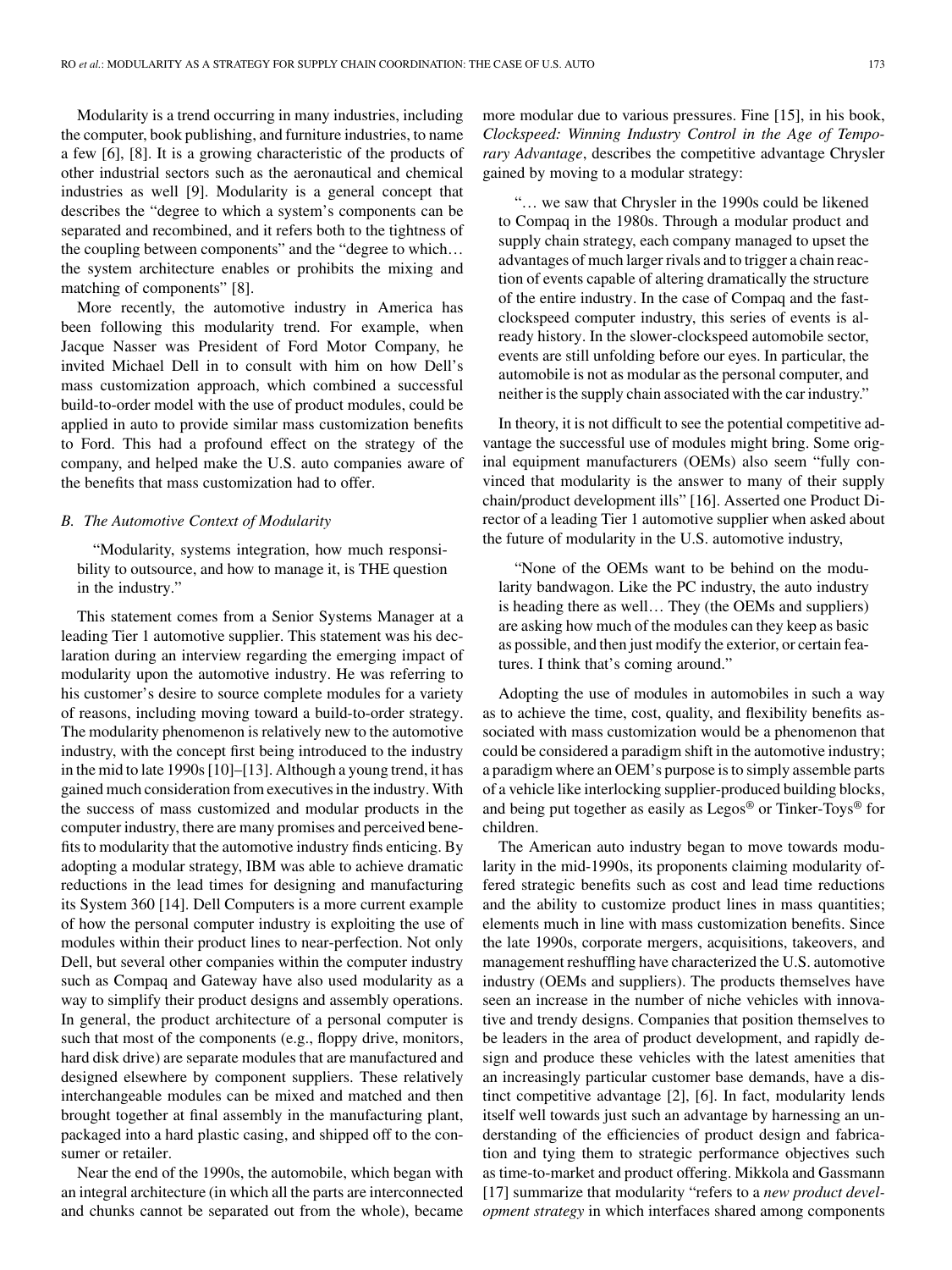in a given product architecture are specified and standardized to allow for greater substitutability of components across product families." In an industry as competitive as the automotive industry, where cost reductions and slim profit margins are the way of life, a strategic advantage in product development and design is key to survival.

Cost reduction is a major focus in manufacturing and supplied parts are one of the easiest targets. Suppliers are pressured with "target prices" set by OEMs that decrease each year and are expected to make a profit through relentless cost reduction. At the same time OEMs want a broader range of services such as building entire modules and delivering them in sequence right to the assembly line with near perfect quality. While pushing manufacturing costs onto suppliers by outsourcing the building of modules is an easy cost reduction target, the real benefits of modularity will come from the integration of product development, manufacturing process design, and supply chain coordination [\[15\]](#page-16-0), [\[18\]](#page-16-0).

The purpose of this paper is to better understand the process of moving towards modularity as part of a mass customization strategy, and its consequences using automotive as a case example. More specifically, this paper discusses the role modularity plays in changing product architecture and organizational form in the U.S. automotive context at three levels—manufacturing, product development management, and supply chain coordination. Automotive companies are striving to achieve the "X-day" car where "X" is a smaller and smaller number of days from when customers order customized vehicles to when they are delivered. And modularity appears to be an essential piece of the mass customization strategies forming in both the OEMs and Tier 1s in the U.S. auto industry. Modularity in the auto industry is arising as more than just a simple transfer of the modularity concept found in the computer industry. Issues concerning business, engineering, labor, and vehicle architecture are proving to be obstacles that are causing modularity within the auto industry to evolve into something different than its computer industry counterpart, providing a unique context for mass customization to take shape. And its implication for organizational design and supply chain structure causes modularity to have an impact on more than just the product architecture.

As modularity continues to evolve, both OEMs and suppliers will need to determine just how far they want to accept this new mass customization paradigm, and possibly even fundamentally rethink the way they design and produce automobiles. For that reason, perspectives from both the OEM and supplier sides will be investigated in this paper. The research method used in this paper incorporated semi-structured interviews (within the 2000–2003 time frame), with a broad range of industry participants, allowing in-depth understanding of modularity and its current form of practice in the U.S. today.

#### II. RESEARCH QUESTIONS

Since organizations are typically built around stable product architectures [\[9\]](#page-16-0), this, in turn, defines key functional relationships, information processing capabilities, communication channels, and information filters. Once a dominant design is accepted, it is encoded and becomes implicit [\[19\].](#page-16-0) The automobile has long stood as a product with an integral architecture and the

product development know-how associated with the automobile has become implicit and standardized in the auto industry for several decades. Historically, the automotive industry has been characterized by piece-wise component build of a vehicle whose basic product architecture is an integral one. While there have been documented successes in the computer industry with modularity [\[6\]](#page-16-0), [\[20\], \[21\]](#page-16-0), this does not automatically mean the modularity model can transfer easily to other industries such as automotive. First, there are some fundamental differences in product architecture that change the nature of the modularity challenge or even the definition of modularity [\[22\]](#page-17-0). Moreover, it is not clear in the academic literature what happens when an industry attempts to move nonmodular products to the modular context. Very little is known about the organizational design implications, both within the firm and across the supply chain, when companies that produce nonmodular products begin to move toward a more modular product architecture. Also, when an industry characterized by nonmodular products adopts modularity, the forces that enable and prohibit this change process need to be looked into. These considerations pose the following research question.

*What is modularity and its impact on product and organizational design, within firms and across the supply chain, in the automotive context?*

In the course of answering the main research question, other questions will also be answered, including the following:

- 1) What is emerging as the definition of modularity in the U.S. automotive context?
- 2) How does moving from a traditional component product architecture to a modular product change the nature of product development, manufacturing, and buyer-supplier relationships?
- 3) What forces enable and prohibit this change to modularity?
- 4) Is modularity a viable strategy for mass customization in the auto industry?

#### III. METHODOLOGY

The focus of this research topic is not on any one company, but on obtaining a broader perspective on the development of modules and the shift of responsibility in product development and program management from automakers to suppliers throughout the U.S. automotive industry. Data were collected via on-site, semi-structured interviews during the 2000–2003 time frame with Senior Engineers, Program/Engineering Managers, R&D Managers, and Program Directors within various OEMs and supplier business units. The use of interviews has been understood to be a valuable source of evidence when utilizing the case study approach [\[23\]](#page-17-0). According to Benbasat *et al.* [\[24\]](#page-17-0) and Meredith [\[25\]](#page-17-0), there are many advantages of using this methodology. First, the topic in question can be investigated in its natural setting and relevant theory can be created from observing actual practice. Second, the method answers the question of *why* (rather than just *what* and *how*) with a relatively full understanding of the nature of the phenomenon. Third, the methodology lends itself to early exploratory investigations where the variables are still relatively unknown and the phenomenon not well understood. Fourth, the approach allows for richness of explanations of various phenomena as well as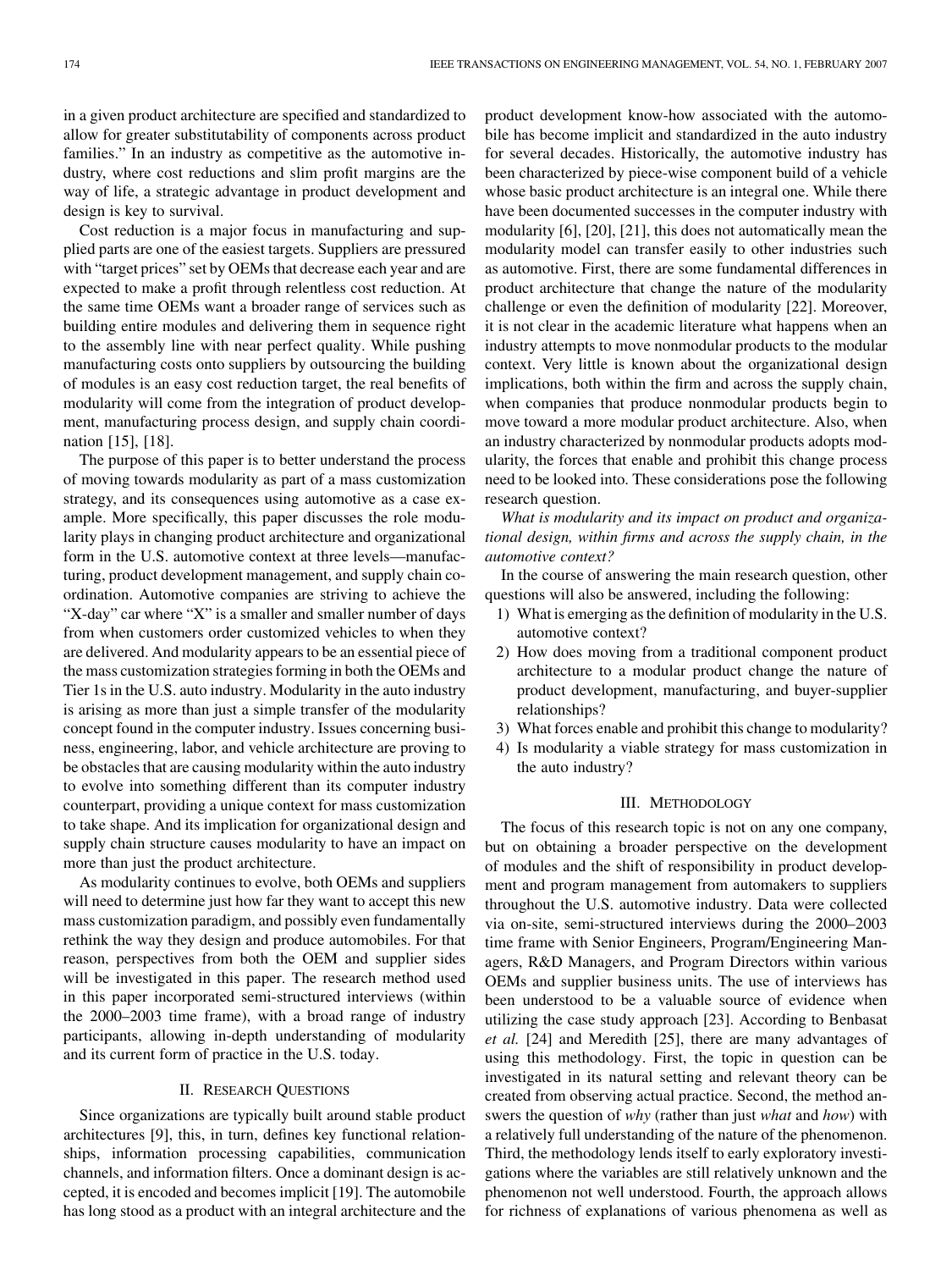| System / Module   | <b>Company</b> | People | Interview (hrs) |
|-------------------|----------------|--------|-----------------|
| Cockpit Module    | 6              | 18     | 37              |
| Door Module       | 2              |        |                 |
| Front-end Module  | 2              | 6      | 6               |
| <b>Suppliers</b>  | 10             | 31     | 50              |
| <b>Automakers</b> | ٩              |        | 11              |
| <b>TOTAL</b>      | 13             | 39     | 61              |

TABLE I 2000–2003 INTERVIEW LIST

for testing hypotheses in well-described situations [\[23\], \[26\].](#page-17-0) Due to these strengths, it was felt that the case study approach, with evidence collected through the use of open-ended and semi-structured interviews, would provide the richness of detail necessary to better understand the dynamics of modularity and mass customization being played out in a new industry context.

Pilot interviews were conducted with industry practitioners to ensure the relevance of the questions contained in the research question protocol. Among both the OEMs and suppliers, people involved with modules or systems integration projects were the most suitable to contact for the purpose of this study. The Engineers were better able to provide a detailed picture of the role of modules in product development, while the Managers and Directors were better able to provide a macro view of trends in the industry. In total, 39 different people were interviewed from among 13 different companies.

Regarding nomenclature, first-tier suppliers were defined as those that directly worked with and shipped parts to the Assembly divisions of the automaker. Suppliers to internal component divisions of automakers or suppliers that primarily supplied other outside suppliers were considered to be second-tier or lower, and were not included in the study.

The automotive suppliers interviewed in this study included suppliers responsible for subsystems within both the interior and chassis systems. Door panels, seating, cockpit, front-end chassis, and corner modules were modules and sub-systems produced by suppliers involved in our study. Table I summarizes the breakdown of the companies and individuals that were interviewed for the study.

Many of the questions asked during the interviews focused on a "typical" product development program and different issues affecting modularity such as labor, costing of modules, module design and assembly, product standardization, directed sourcing, resource and responsibility sharing, etc. The questions dealt with a variety of topics relating to the roles that both the OEMs and suppliers played during the product development process, from product concept, to package quotes, to production launch. Other issues such as designing in-house and product liability were also addressed. When conducting the actual interviews, impromptu follow-up questions were asked if the interviewee discussed a topic or event that was unfamiliar to the interviewers but was relevant to the formal questions stated in the research protocol. This allowed the investigators to capture streams of thought that would provide important insight and background when analyzing the interview data transcripts. Since interviews were conducted with both Tier 1 suppliers and OEMs, differing perspectives and alternate points of view were garnered on the issue concerning the role of modules in automotive product development. When no more new information seemed to be forthcoming, interviews were ended since that marked the data saturation point [\[27\]](#page-17-0). During much of the three-year time frame in which the interviews were conducted (March 2000 to March 2003 time frame), many of the suppliers and OEMs were mainly building modules designed by OEMs and suppliers were just experimenting with taking responsibility themselves for product development. At that particular point in time, not one supplier had in production a module in which they had taken the lead role in product development and program management. Again they were still in the early stages of this transition. Guidelines laid out by Miles and Huberman [\[28\]](#page-17-0) were followed when analyzing the data transcripts to identify frequent themes and topics.

# IV. RESULTS

# *A. What's in a Name?*

Duray *et al.* [\[3\]](#page-16-0) argue that modularity is one of the key elements in defining a mass customization approach. They also postulate that mass customizers must utilize modular design to achieve manufacturing efficiencies that approximate those of standard mass produced products [\[3\].](#page-16-0) However, descriptions of approaches to the modularity dimension of mass customization on a product, process, firm, and supply chain level (especially with regards to artifacts in an industry transitioning from a mass production to a mass customization paradigm) appear to be sparse. As a result, it is important to address this issue since many companies are pursuing modularity in the hopes of shortening development lead-times as they introduce multiple product offerings and product variants at reduced costs and increased performance levels [\[17\]](#page-16-0).

To better understand how modularity impacts various aspects of product development, it is necessary to observe how participants in industry view modularity in the automotive context. The definition of modularity is by no means straightforward. In fact, an extensive literature review of "modularity" found very different definitions throughout the literature [\[29\]](#page-17-0). It should be noted that this paper will not take a position on the definition of modularity but rather will describe the ways it is being used in the automotive context as a backdrop to the implications of this definition and the adoption of this form of "modularity" for the industry.

One of the first things observed in our study was that the term "modularity" in the automotive industry is not very well defined. It could mean a number of things, in addition to referring to attributes of the products themselves. Obviously, the term *modularity* would incorporate the notion of modular products, or, products that are made up of standardized parts and interfaces that can be reconfigured to propagate product variety [\[2\]](#page-16-0). On the other hand, in the auto industry at least, there are important attributes other than those directly related to the product that make up the modularity trend in the industry. For example, if an engineer or a manager in an automaker or automotive supplier is asked about what comes to mind when hearing the term "modu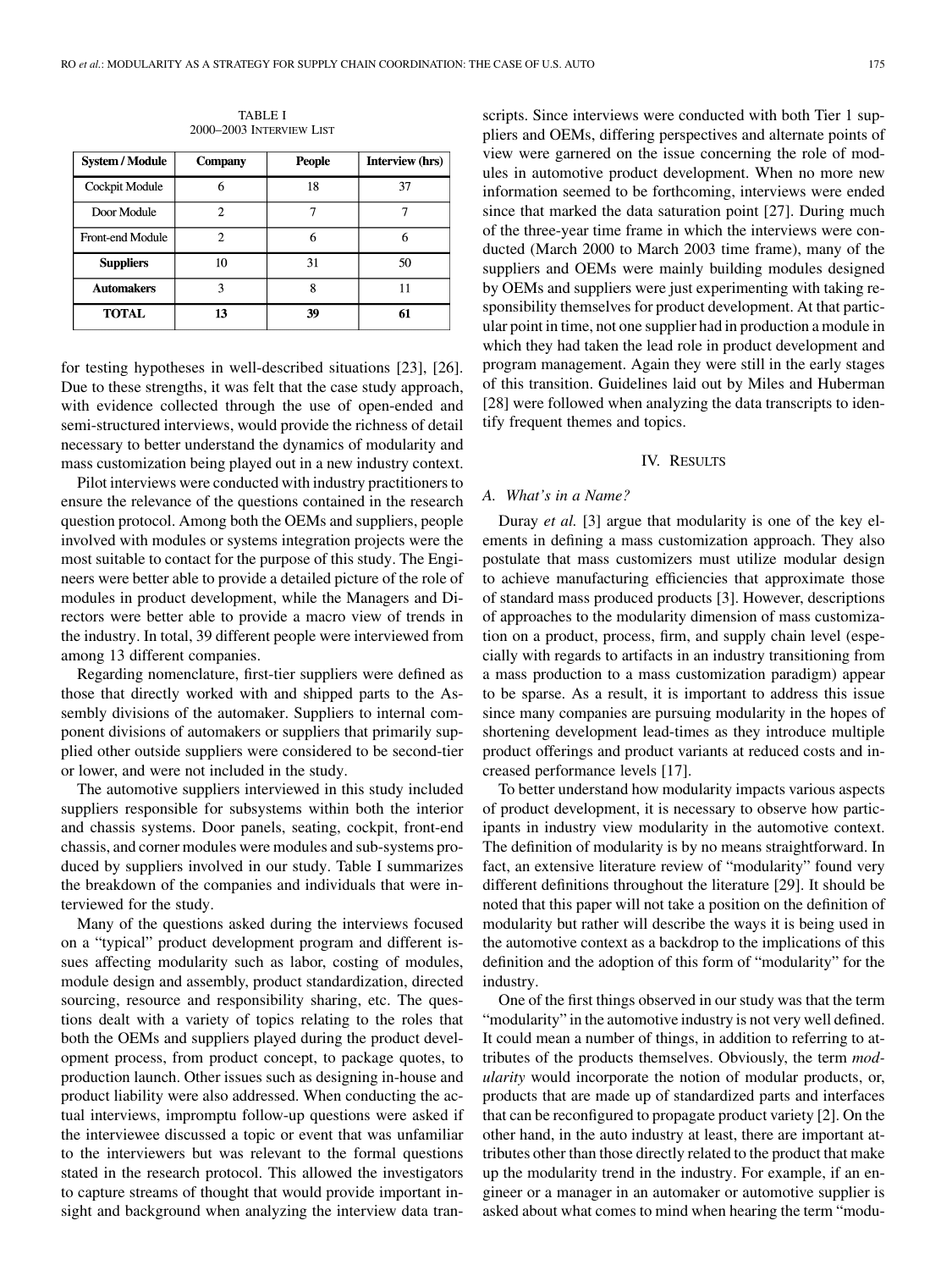larity," they will typically begin to discuss outsourcing and program management issues. Since a module in an automotive vehicle may incorporate a large variety of functions, components, and materials, it is most likely that a number of suppliers would be involved in producing a module (provided that the manufacturing of the module is outsourced by the OEM). If that is the case, then coordination and integration of these suppliers' activities and capabilities plays a crucial part in bringing the module together. Hence, the program management aspect of modularity is intertwined with the product attribute aspect of modularity.

Scholars and practitioners alike have proposed many definitions of modularity (general and automotive context definitions). Some of the following are definitions of modularity found in the literature.

- *Modularity*: refers to the degree to which a system's components can be separated and recombined [\[8\]](#page-16-0).
- *Modularity*: a bundle of product characteristics rather than an individual feature, and different disciplines and viewpoints emphasize different elements of this bundle [\[29\]](#page-17-0).
- *Modularity*: a particular pattern of relationships between elements in a set of parameters, tasks, or people; a nested hierarchical structure of interrelationships among the primary elements of the set [\[30\].](#page-17-0)

There are also a variety of terms often used in connection with modularity. Phrases like "interchangeable components," "mix-and-match capabilities," "standardized interfaces," and "platform planning" all promote the re-use of some fraction of the product across product families or generations while "customizing" the remaining fraction [\[29\].](#page-17-0) This being the case, it is easy to see why so many people in the industry may have varying pictures in their minds when they hear the term "modularity."

As to what practitioners in the auto industry consider a module, there are differing answers. A Modularity Manager at one of the OEMs describes this lack of a common definition when she states, "Chrysler puts together a trim part and a panel, and they call it a module. Mercedes puts together 11 modules and calls it a vehicle. There seems to be no consensus on what is a module." To confuse the issue even further, the OEMs and suppliers are experimenting with modularity to varying degrees. In recent years, for example, there are instances of automakers using the modularity concept in both the design and assembly phases of vehicle cockpit development [\[31\]](#page-17-0).

Following the modularity type classification proposed in [\[32\]](#page-17-0), uses of these and other such modules could be categorized as *component-sharing* modularity and *component-swapping* modularity. Component-sharing modularity occurs when common components are used in the design of different products, and as a result, parts of a product can be "uniquely designed around a base of common components" [\[32\].](#page-17-0) Component-swapping modularity occurs when options are allowed to be switched on a standard product, and as a result, modules "are selected from a list of options that are to be added to a base product" [\[32\]](#page-17-0). Duray *et al.* [\[3\]](#page-16-0) assign component-sharing modularity to the design phase of a product and assign component-swapping modularity to the assembly phase of the product cycle. With instances of modularity being utilized to varying degrees within both the design and assembly phases, there appears to be a lack of focus in addressing the modularity phenomenon industry-wide that makes it difficult to create much of the standardization necessary for further advancement of mass customization. If OEMs and suppliers in the automotive world are to coordinate their efforts and capabilities effectively to take advantage of modules, then a common working definition will be necessary for the proper communication of ideas, allowing for effective and efficient flow and sharing of information and processes.

#### *B. Module Versus System?*

Part of the difficulty in talking about modularity in the auto industry is distinguishing between a "module" and a "system." According to the dictionary, the traditionally accepted English definitions of both a module and a system are as follows:

*Module:* A standardized unit or component, generally having a defined function in a system; a self-contained assembly used as a component of a larger system [\[33\].](#page-17-0)

*System*: A group of interacting elements functioning as a complex whole [\[34\].](#page-17-0)

These definitions provide a starting point and a key insight. In automotive, at least as conventionally engineered, certain collections of parts can be viewed as self-contained, fitting the modular definition. For example, one can view a seat as a module. It is a "self-contained assembly and a component of a larger system." With some basic specifications on the interior and how the seat will be connected to the floor and perhaps the seat restraint system, the seat designer can engineer the seat relatively autonomously and then have it built and shipped in sequence to assembly plants. In fact, seat engineering by outside suppliers and building in sequence to the assembly plant has become common practice across the industry. But other parts of the vehicle are not so clearly self-contained. For example, the brake "system" is not a self-contained assembly that can be built in one place and then plugged in on the assembly line. It is a "group of interacting elements" that runs from the brake pedal to the wheels with fluid under pressure and is also connected up to the engine compartment. Similarly, the electrical system winds its way throughout the vehicle. So we need to distinguish between modules and systems, and systems often cut across modules making it impossible to autonomously engineer a module without considering its impact on a variety of systems.

One problem with the dictionary definitions alone is that it does not specify any minimum size or complexity for a module. One could argue that both an entire cockpit module (which is inserted into the vehicle body at the OEM's final assembly plant) and an airbag cassette module (inserted into the steering wheel at a supplier's plant) are one and the same. But there is clearly a difference in scope with these two modules. One is a large physical chunk of the car containing a vast array of interacting systems and components. The other is a much smaller physical bundle of only a handful of parts with only a few interacting components. If one were to take this example further, the program management aspect in coordinating even the design and manufacture of these two "modules" is much different. The cockpit module would require the design and creation of dozens of components made by about a dozen suppliers, with a lead supplier coordinating and integrating much of the program management effort. The airbag cassette module,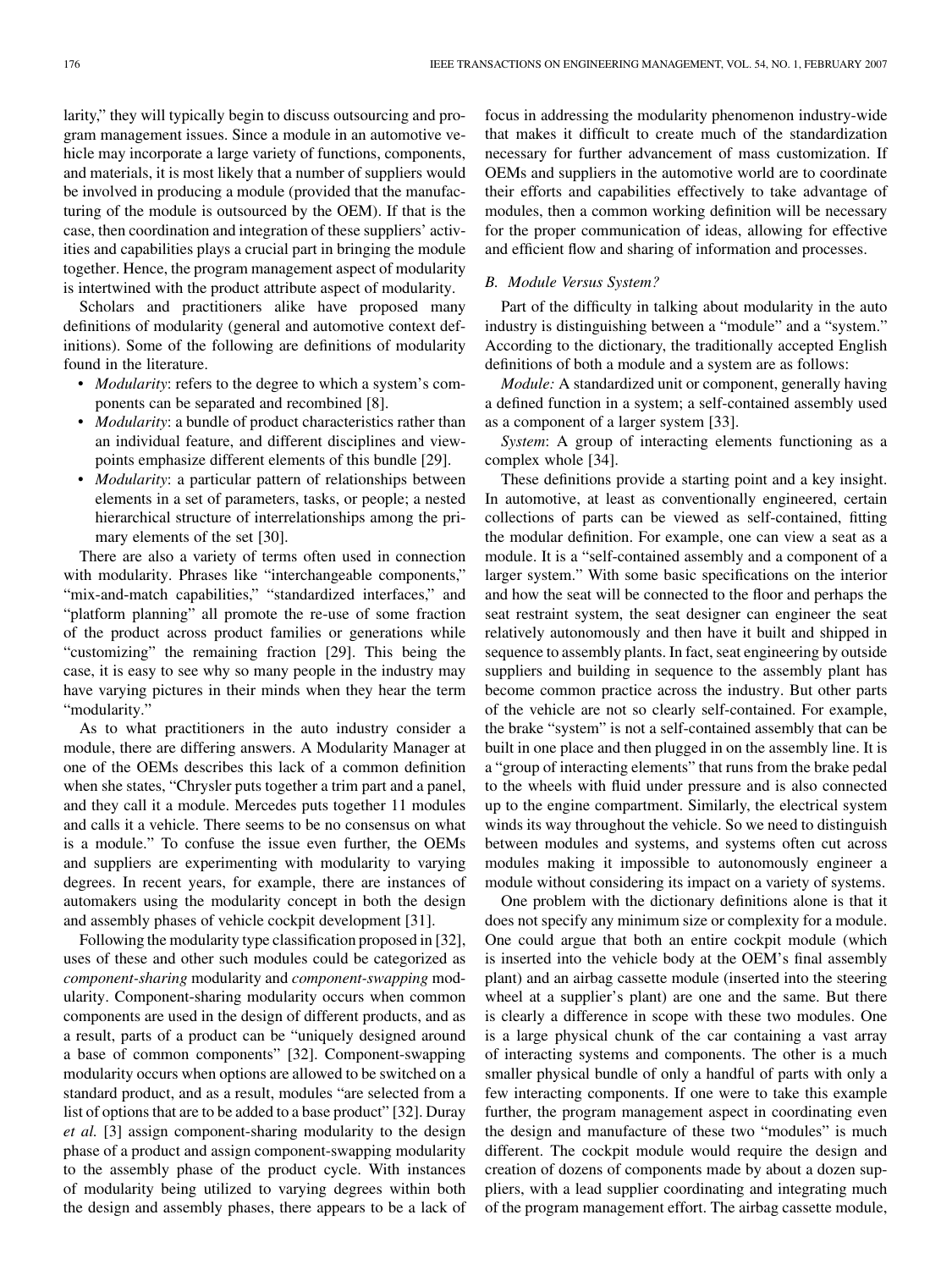| Module                                                 | <b>System</b>                                             |  |  |
|--------------------------------------------------------|-----------------------------------------------------------|--|--|
| Made up of a <i>bundle of components and sub-</i>      | Made up of a <i>grouping of sub-functions</i> existing in |  |  |
| <i>assemblies</i> grouped together in the vehicle      | various parts throughout the vehicle                      |  |  |
| Defined by <i>physical architecture</i> of the vehicle | Defined by <i>performed function</i> in the vehicle       |  |  |
| (dependent upon packaging requirements)                | (dependent upon performance requirements)                 |  |  |
| Attachable / detachable from vehicle                   | <i>Integrated</i> into the vehicle                        |  |  |
| Often <i>contains portions</i> of several systems      | Often <i>intersects throughout</i> several modules        |  |  |
| Requires <i>static</i> linking of components and sub-  | Requires <i>dynamic</i> linking of components and sub-    |  |  |
| assemblies to create the desired packaged bundle       | assemblies to create the desired function performance     |  |  |

TABLE II AUTOMOTIVE MODULE & SYSTEM PROPERTIES

on the other hand, could be designed and manufactured entirely in-house by a Tier 2 automotive supplier (e.g., TRW, Siemens) and then shipped off to another supplier who then incorporates the airbag cassette module into its cockpit module. The systems integration and program management expertise would not be needed to bring about the successful creation and delivery of an airbag cassette module. The program management capability, system integration competence, and technical expertise to bring about the cockpit module make its creation much less trivial than the airbag cassette module. And thus, to someone working with cockpit modules, the term "modularity" or "modules" may carry much different connotations than to someone working with airbag cassette modules.

So what are the different ideas that are conjured up when people hear these two terms in the industry? How do they define a module and a system? From our interviews, all the participants echo the notion that in a vehicle, at least, modules and systems intersect. Another shared view is that systems seem to be defined by their function; that is, by what they do—climate control, steering, electronics, or otherwise. Modules, on the other hand, seem to be defined by the physical packaging of components. None of the people we interviewed identified a module as something that performed a certain set of functions. Rather, a module was identified as a bundling of components and sub-assemblies that made up a certain physical entity. Table II provides a list of many of the different characteristics of modules and systems that were compiled throughout our interviews.

Based on the above descriptions garnered from practitioners in the industry, the diagram in Fig. 1 portrays conceptually the difference between modules and systems. The important thing to notice is that the module (represented by the solid rectangle) is intersected by various systems in the vehicle (represented by the dashed ovals).

In this specific instance, a cockpit module would house parts of several systems: steering, safety, climate control (heating, ventilation, and air conditioning), and the electrical display system (EDS). The cockpit module is the physical housing in which parts of these representative systems are contained, along with other physical components existing within the cockpit module. Conversely, the diagram in Fig. 2 conceptually portrays the module versus system difference from another perspective.



Fig. 1. Cockpit module example.



Fig. 2. Electrical system example.

In this situation, the electrical system cuts through several different modules: corner, cockpit, door, and headliner. As a result, the electrical system provides functions that permeate the various modules in the vehicle. Again, the modules and system intersect with one another, as in the previous cockpit module example. Based on the interviews, this is the basic understanding among practitioners in the auto industry.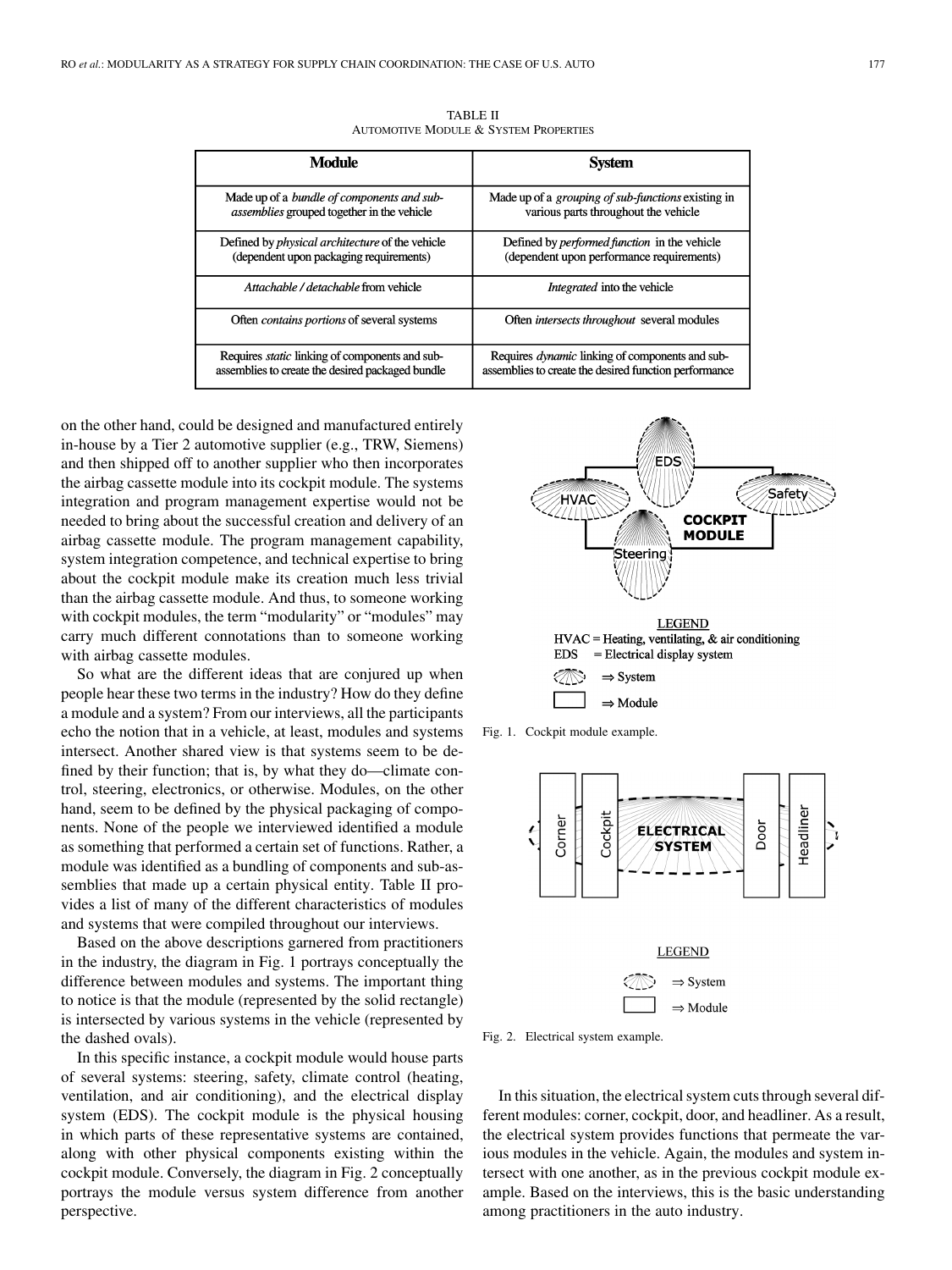Modules and systems do not overlap as congruently in automobiles as in the case of computers. This lends itself to a host of problems in defining a modular architecture for the automobile. Fine [\[15\]](#page-16-0) explains that one of the successes of IBM's approach to the open architecture for the PC was that it allowed for the delineation of modules and systems to overlap in the product on the same lines. Hence, for example, the memory "system" became identical to the "hard disk drive module." By defining modules and systems in the personal computer along the same lines, it was fairly trivial to divide up and outsource major parts of the computer to outside vendors, allowing for the hoped-for benefits of cost, time, quality, and flexibility associated with mass customization to be realized. But in the case of the typical automobile, modules and systems do not overlap so well. As we have just described, major system functions often intersect through major parts of the vehicle, creating a confusing mesh of functions and components that is difficult to untangle. This confusion hinders the standardization and commonality of parts and part interfaces on a wide scale, making the benefits of mass customization harder to realize in the auto industry.

## *C. Approaches to Modularity*

In considering the impact of "modularity" in the case of automotive, we have found we cannot restrict ourselves to product characteristics alone but must also consider the associated roles and responsibilities in the supply chain. When we consider both the physical product and "who does what, " we have found three basic configurations: the assembly module, design module, and integrated design module. As one Manager in a leading interior supplier explained to us:

"There are three phases of modularity. Let us take a cockpit. The first phase is already there in the car plants where the cockpit is assembled offline. The second phase adds to this (suppliers) designing modules. The third phase consists of deep integration. The real benefits arise when you have deep integration of that product. This phase requires a lot of work that is not attainable in normal activities. If there are a lot of changes, it requires a longer cycle."

Similar distinctions between approaches to modularity or what we might consider levels of modular outsourcing arose throughout the interviews. Thus, we came up with an empirically derived classification that represents practices in the automotive industry and is not intended as a general classification of "modules." Putting together the various approaches to modularity that we identified in the interviews we came up with the following five-level classification:

- 1) *Traditional Layer Build (TLB)*—This is not considered a module, but serves as the base to compare to. For several decades, TLB has been the paradigm by which vehicles were manufactured. With this method, the entire vehicle is created piece-by-piece, layer-by-layer throughout the design, development, and assembly processes.
- 2) *Assembly Module*—This is the simplest and earliest form of module encountered in our study of the U.S. auto industry. With the assembly module, OEMs keep the responsibility for concept creation and design engineering, while components are either made in-house or outsourced to suppliers. The OEMs simply outsource part of the assembly

process from within their own plants and outsource it to the supplier plants. This approach to modularity was the most common form encountered in our investigation between 2000–2003.

- 3) *Mature Assembly Module*—This approach goes one step beyond the Assembly Module in that the OEM is still responsible for the creation of the concept and controls the engineering. However, design engineering is often done with involvement (to varying degrees) of the supplier. In this approach, components are generally outsourced to various suppliers, often with direct control of the OEM, and assembly of the module is done at the supplier plant.
- 4) *Design Module*—The modules in this category can be described as a collaborative effort between the OEM customer and the module supplier. Concept creation is shared between the OEM and supplier, design engineering is done by the supplier, components are outsourced to the supplier, and assembly of the module is done by the supplier. At the time of the interviews no supplier had a Design Module in production, but they were making progress in this direction, in some cases just starting a program based on Design Modules. From our observations, this is where the bulk of the U.S. auto industry was moving as of 2003.
- 5) *Integrated Design Module*—These are rare or nonexistent in practice depending on how stringently defined, and it may be some time before it is realized in the global automotive industry. It is the most ambitious type of module from a design, performance, and production point of view. As in the case of the Design Module, the supplier and OEM share concept creation responsibility, with the supplier doing much of the design engineering, component production, and assembly of the module. However, to allow for the integration of various components and functions within the module, the supplier must also be able to control much of the sourcing issues that the OEMs now control. If such integration of parts and functions can occur, the Integrated Design Module will yield itself to large chunks of real estate in the vehicle that combine components and functions throughout the automobile outsourced to what some call 0.5 tier supplies (a notch above the first tier).

The classifications above are broad categories of approaches to modularity observed within the industry. Thus, even within one category, there are variations. [Table III](#page-7-0) summarizes the above descriptions based on descriptions gathered from interviews with various OEMs and suppliers.

#### *D. Modularity and Manufacturing Outsourcing*

The interviews conducted for this study occurred during the years 2000–2003; the same time when much of the modularity and mass customization adoption process was unfolding in the U.S. auto industry. As a result, the researchers were fortunate enough to capture several details regarding many of the important issues surrounding the phenomena such as manufacturing outsourcing, product development, and supply chain coordination. The history of these issues in the U.S. auto industry could be pieced together from the various interviews with automakers and suppliers. When modularity first appeared in the U.S. auto industry in the mid 1990s, the OEMs were the most interested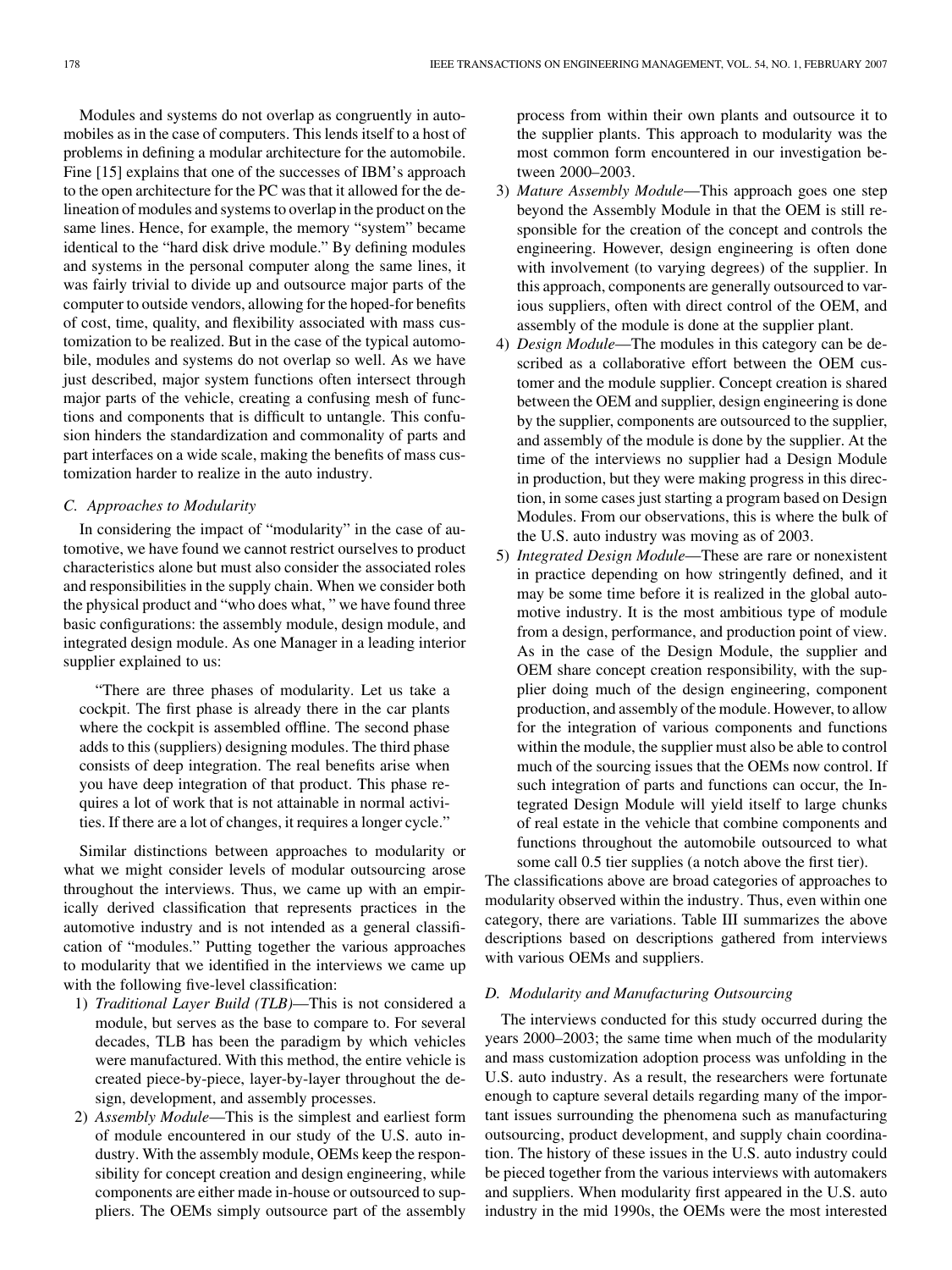<span id="page-7-0"></span>

| Classification:              | Traditional Layer<br><b>Build</b>                                                                                                                             | <b>Assembly Module</b>                                                                                                                                        | <b>Mature Assembly</b><br>Module                                                                                                                                                                    | Design Module                                                                                                                                                                                       | <b>Integrated Design</b><br>Module?                                                                      |
|------------------------------|---------------------------------------------------------------------------------------------------------------------------------------------------------------|---------------------------------------------------------------------------------------------------------------------------------------------------------------|-----------------------------------------------------------------------------------------------------------------------------------------------------------------------------------------------------|-----------------------------------------------------------------------------------------------------------------------------------------------------------------------------------------------------|----------------------------------------------------------------------------------------------------------|
| Module Type:                 | Generation 0                                                                                                                                                  | Generation 1                                                                                                                                                  | Generation 2                                                                                                                                                                                        | Generation 3                                                                                                                                                                                        | TBD?                                                                                                     |
| <b>Brief</b><br>description: | •Concept by OE<br>$\bullet$ Design by OE<br>•Engineering by OE<br>•Validation by OE<br>•Components made in-<br>house or outsourced<br>• Assembly at OE plant. | •Concept by OE<br>•Design by OE<br>•Engineering by OE<br>•Validation by OE<br>•Components made in-<br>house or outsourced<br>• Assembly at supplier<br>plant. | •Concept by OE<br>•Design by $OE &$ supplier<br>•Engineering by OE $\&$<br>supplier<br>•Validation by OE &<br>supplier<br>•Components outsourced to<br>supplier<br>• Assembly at supplier<br>plant. | •Concept by OE $&$<br>supplier<br>•Design by supplier<br>•Engineering by supplier<br>•Validation by OE $&$<br>supplier<br>•Components outsourced<br>to supplier<br>• Assembly at supplier<br>plant. | (Same as Design)<br>Module description +<br>Supplier has discretion<br>to control sourcing<br>issues $?$ |
| Product<br>example:          | Standard cockpit                                                                                                                                              | Assembly cockpit<br>module                                                                                                                                    | Design & Assembly<br>cockpit module                                                                                                                                                                 | Design cockpit<br>module                                                                                                                                                                            | Integrated cockpit<br>module                                                                             |
| Status:                      | In Production                                                                                                                                                 | In Production                                                                                                                                                 | In Production                                                                                                                                                                                       | In Transition                                                                                                                                                                                       | Does Not Exist                                                                                           |
| Appearance in<br>Production: | $1950s -$<br>Mid 1990s                                                                                                                                        | Mid 1990s –<br>Late $1990s$                                                                                                                                   | Late $1990s -$<br>Early 2000s                                                                                                                                                                       | Early 2000s -<br>Present?                                                                                                                                                                           | $2005 - 2010$ ?                                                                                          |

TABLE III APPROACHES TO AUTOMOTIVE MODULARITY

in this movement. Wanting to shirk design and production responsibility, the OEMs began a concerted effort to push this responsibility onto the supply base. The OEMs hoped to get the benefits of the resulting outsourcing achieved by IBM and Dell, relegating the automotive OEMs to more of an "assembler" role as time went by.

From the recollection of many of the interviewees, the first major responsibility to be outsourced to suppliers was that of parts fabrication—what was described in Table III as Assembly Modules. Hoping to outsource some of the work in their plants, it seemed relatively easy for the OEMs to remove part of their assembly processes and move them into supplier facilities. By giving out some of the assembly work and equipment, the goal of the U.S. automakers was to remove certain assets from their books, making the automakers more attractive investments to Wall Street investors. The OEMs were pushing modularity onto their suppliers first, hoping for productivity and profit gains, as well as cost reduction to take advantage of the lower wage rates of suppliers.

In addition to the immediate financial benefits of modularity, the "Big 3" (General Motors, Ford, and Daimler Chrysler) were all moving in the 1990s toward "lean manufacturing" based on the Toyota Production System. The ultimate aim was the idea of the mass customized, build-to-order car, which reduced lead-time to the point consumers could pick their vehicle configuration and have it built and delivered to them. Modularity became part of that strategy. If outside suppliers could take responsibility for building large physical chunks on separate assembly lines, the following things could happen.

1) It can be more efficient to build a module that then gets plugged in. For example, a cockpit module can be constructed in a one-piece flow cell and moved and turned about to add components. In contrast, on the assembly line the worker is maneuvering in a small space inside the passenger compartment and laying down under the cockpit and there is a lot of waste in the assembly process-not to mention ergonomics problems.

- 2) The supplier plant can specialize in the building of a module and develop expertise in flexible manufacturing so they can actually build to order. The assembler need only send out a broadcast of what module it needs next and the supplier can build it and ship it in sequence to the assembly line. Much of the complexity of build to order gets pushed onto the supplier.
- 3) In general, assigning self-contained tasks to more specialized teams simplifies the management problem. Smaller, product-focused cells are a hallmark of lean manufacturing.

Historically, there were a number of highly visible successful cases of this model, mostly in South America. Volkswagen was the first to go as far as bringing suppliers right into the assembly plant to build modules as close as possible to the point of fit on the main assembly line. Later Ford took this approach in Brazil in its "Amazon" project. General Motors working with Lear (an interior supplier) made history by actually bringing Lear workers right onto the assembly line to "dress out doors" as part of the Blue Macaw project [\[35\]](#page-17-0). While Lear had a special spot inside the plant, 16 suppliers built modules on-site at the broader complex and delivered these in sequence to the assembly plant.

In fact, the U.S. automakers grew so excited by the potential of these early experiments that they began to tell their suppliers they needed the capability to build complex modules. This was in fact a major factor in the mergers and acquisitions of the late 1990s as companies sought to acquire the expertise and manufacturing capability to build complete modules. However, what was not anticipated were two major barriers to moving ahead with the module approach—union resistance and short-term financial accounting systems.

In the mid 1990s, American automakers adopted the perspective that mass customization and modularity seemed to make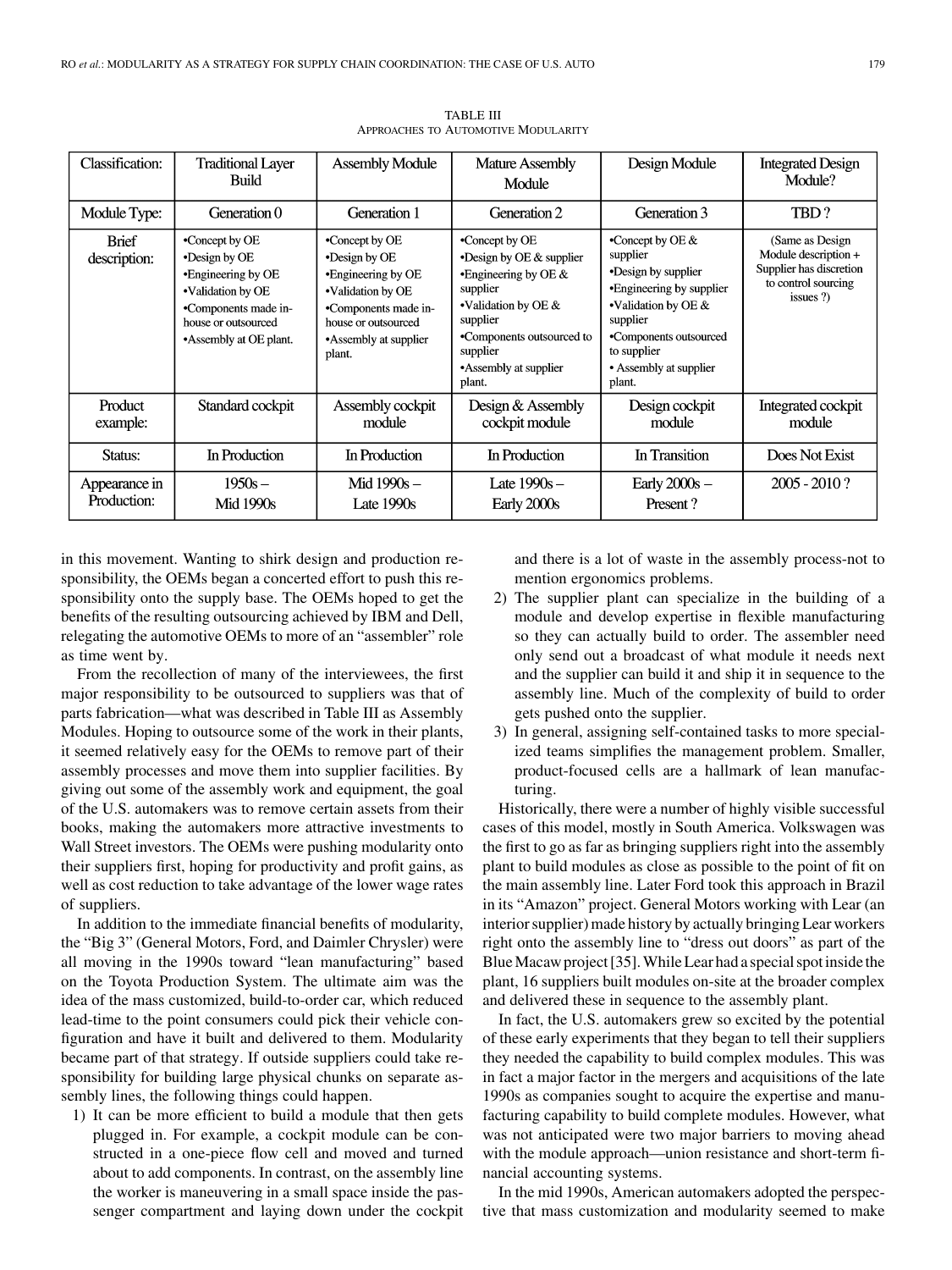great economic sense. Suppliers also wanted the increased business. However, in 1999, it became clear that modularity was being perceived negatively by the United Auto Workers (UAW). <sup>1</sup> The UAW saw modularity as a threat since it was seen as the outsourcing of jobs. As one GM engineer described:

"… the UAW issue was the main reason why modularity was so sensitive. One of the things talked about was short mainlines and multi-vehicle plants, and keeping a common bill of process, so that for example the doors are all built the same and the layer builds are common. All that would have driven you to more modularity…. And the UAW saw that as the outsourcing of jobs so it became a political issue for them. They were certainly not gaining jobs on import companies like Toyota, Mercedes, Honda, etc. The UAW was not gaining jobs there, so they had to hold onto U.S. company jobs."

When a former General Motors Vice President announced at an industry press conference that General Motors was planning to follow a full-blown modularity strategy in its new "Yellowstone" project to make Cadillacs by pushing out of their product pipeline more modular vehicles and investing in the creation of modular plants, the UAW threatened to go on strike. This was one year after the UAW labor strikes at GM in Flint, MI, which resulted in a tremendous financial loss for GM in 1998. Eventually, the Vice President was moved to a different position in the company, and much talk that initially surrounded modularity disappeared from the industry. When we interviewed a Modularity Manager at one of the OEMs, we discovered that even at the Vice President level of the corporation, there was much bickering about the future of modularity for the company. Should the company follow a full-blown modularity strategy? Should the company disregard modularity altogether? Or would the best solution be, at least for the present, to pursue modularity, as one former Modularity Manager in one of the Big 3 stated, "when the business case makes sense?" This Manager went on to explain the following:

"Whether or not it is a barrier to something good for the company's profitability, the UAW is a force to be reckoned with. The OEMs are practically obligated to use UAW labor. In fact labor contracts lock OEMs into a certain hourly employment level and laid off workers were being paid close to their full wages when working. So we come back to the economic justification issue. How can you justify modularity even based on head count reduction if more money must be paid to suppliers and there is not a corresponding reduction in internal labor?"

"When the business case makes sense" then turned over control of modularity to the finance community. Modularity shifted from a business strategy to an option on a case-by-case basis as the business case could justify it. Unfortunately short-term justification of modules is not easy. Managers' and Directors'

performance reviews are generally tied in the U.S. auto companies to the short-term profit they make on each vehicle program. As the same former Modularity Manager explained,

"Our Program Managers' and Directors' bonuses are based on the profit of their vehicle. If their variable costs go up, it screws up the bottom line, and they don't look good even if it is good for the company. A lot of the things our suppliers are proposing are not necessarily good for the program, but are good for the company. This is a case where the incentive structure is hindering modularity."

#### *E. Modular Products, Modular Organizations*

From the interviews, we learned that as OEMs began to pursue mass customization and outsourcing of assembly modules, it became clear that some product redesign was required. Things like cockpits had to be designed such that all of the parts could be connected to the instrument panel offsite and then "plugged in" to the vehicle on the assembly plant. In some assembly plants, installation of the cockpit became a one station operation done within the cycle time of the line (as little as a minute or two). Thus, the product began to be modularized in its design.

From our observations, a similar transformation was occurring in the organizational structure of the OEMs and suppliers. The original vertically hierarchical form of organization that the U.S. automakers exhibited before the days of modularity reflected the integral nature of the vehicle architecture. Most every component and sub-assembly was designed and manufactured in-house by the large U.S. automakers, enabling the OEMs to retain much of the technical expertise required to manufacture vehicles. With an integral product architecture, the level of task interdependence was high, as the case between divisions or suborganizations in an integral organization form when they are collocated in close physical proximity and have frequent meetings to coordinate the pieces of the vehicle to fit together.

Hovever, both the product and organization form appear to be changing as modularity has entered the U.S. auto industry. The U.S. automakers have been moving down the road and "modularized" themselves by turning more into vehicle assemblers and outsourcing much of the manufacturing and assembly of the parts of the vehicle. Automakers are outsourcing much of the design and assembly work required to produce vehicle modules. The goal is to engineer the vehicle such that the level of task interdependence between different modules and between the module and the vehicle is low. This would allow for modularizing the organizational design such that OEMs could provide target prices and specifications to "mega-suppliers" who engineer the module relatively independently of the OEM and other suppliers. These results are summarized in [Table IV](#page-9-0).

As there are a variety of approaches to modularity, we noticed that there are also corresponding degrees of interdependence occurring between the firms in an automotive supply chain. Interdependence describes the extent to which organizations depend on each other for resources, materials, and information to accomplish their tasks. Thompson's [\[36\]](#page-17-0) classic categorization characterizes these forms of interdependence. The traditional form of vehicle production (i.e., layer build) requires the

<sup>&</sup>lt;sup>1</sup>The full name of the union is International Union, United Automobile, Aerospace and Agricultural Implement Workers of America (UAW).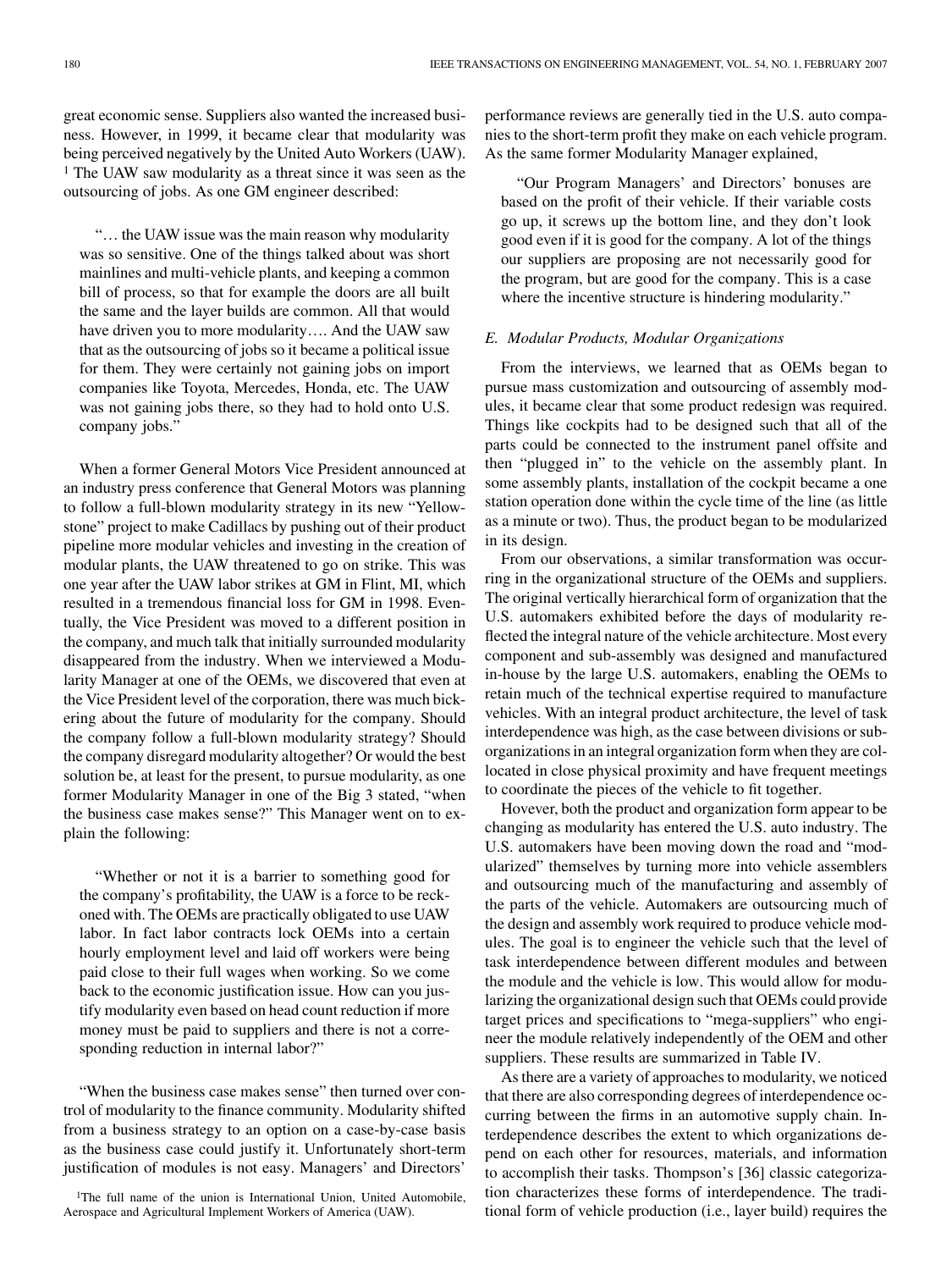<span id="page-9-0"></span>

|                              | <b>Modular Product</b>                                                            | <b>Modular Organization</b>                                                          | <b>Integral Product</b>                                                                            | <b>Integral Organization</b>                                          |
|------------------------------|-----------------------------------------------------------------------------------|--------------------------------------------------------------------------------------|----------------------------------------------------------------------------------------------------|-----------------------------------------------------------------------|
| Form:                        | Loosely coupled<br>components or<br>subassemblies, each<br>usually self-contained | Loosely coupled companies<br>or divisions, each possessing<br>different competencies | Deeply linked components<br>designed to optimize the<br>functionality of the product as<br>a whole | Collocated divisions /<br>departments working in<br>close conjunction |
| <b>Mode of Linking:</b>      | Bolts, screws, and other<br>separable fasteners                                   | Contractual arrangements or<br>strategic alliances                                   | Shared product material and<br>deeply integrated into product                                      | Mergers and acquisitions<br>and vertical hierarchy                    |
| Level of<br>Interdependence: | Low                                                                               | Low                                                                                  | High                                                                                               | High                                                                  |

TABLE IV PRODUCT AND ORGANIZATION SIMILARITIES (MODULAR VS. INTEGRAL)

simplest form—*sequential* interdependence—between organizations in a supply chain. With sequential interdependence, the work is of serial form, with parts produced by one organization becoming the inputs for another organization. This is often the case with long-linked technology, which refers to the combination in one organization of successive stages of production; each stage of production uses as its inputs the production of the preceding stage and produces inputs for the following stage. Demands on inter-organizational communication are relatively low since each organization simply performs its work according to standardized rules and procedures. Each supplier in the supply chain mediates between other suppliers in the chain, and work for the most part independently of other organizations. Communication tends to be sporadic and not constant, only necessary at critical points, such as contract negotiations, requirement changes, and occasional supervision. Coordination is mainly done by a central player, in this case the OEM, who coordinates through plans, targets, rules, and procedures. A bureaucratic organization structure can be effective in managing sequential interdependence.

In reality, the supply chain has not been that simple in automotive for decades. Because of the complexity of the vehicle, the automotive OEM receives numerous components, sub-assemblies, and in some cases design input from several different supply chains, all converging at the OEM's vehicle assembly plant. The type of interdependence exhibited between these different supply chains is *pooled*. With pooled interdependence, work does not flow between organizations in differing supply chains. Instead, each supply chain deals with its workload as a set of self-contained tasks. Each supply chain works independently of other supply chains, but depends on a pool of resources, for example, the funding from the OEM or schedules put out by the OEM. Demands on inter-organizational communication between companies in differing supply chains is still low, like sequential interdependence, since each organization simply performs its work according to standardized rules and procedures and limited input from one source—the customer.

With thousands of parts in a vehicle, both types of interdependence are present. Suppliers in lower tiers pass on information and parts to other suppliers and ultimately to the OEM, and the OEM carries the bulk of the program management responsibility necessary to coordinate each separate supply chain and maintains each point of contact with outside suppliers; multiple nodes, if you will. This traditional form of the automo-



Fig. 3. Sequential-Pooled Automotive Supply Chain.

tive supply chain structure will be termed a sequential-pooled structure to represent the sequential interdependence within one supply chain, and the pooled form of interdependence between differing supply chains. Both types of interdependence are managed centrally by the OEM in a top-down, hierarchical manner. This is depicted in the model shown in Fig. 3.

But with the coming move towards mass customization and modularity, an interesting metamorphosis of the U.S. automotive supply chain structure is happening. The program management and coordination roles are shifting from OEMs to lead Tier 1 module suppliers, the largest of which are usually termed *integrator suppliers* [\[12\]](#page-16-0), [\[13\].](#page-16-0) When observing the supply chain structure of the automotive supply chain in the case of the module supplier or integrator supplier, there is a reduction in the complexity of coordination requirements carried out by the OEM and an increase in the complexity of coordination requirements carried out by the supplier. The number of supply chains reaching the OEM decreases with the presence of modularity since each major module is handled by a separate module supplier, who then ships the finished module to the OEM at the vehicle assembly plant.

The integrator supplier has an added job of collocating some of the people and resources of these various supply chains in-house, and managing their activities. Thus, the integrator supplier must manage a *reciprocal* form of task interdependence with the suppliers that are collocated in its facilities. With reciprocal interdependence, the inputs of one supplier (e.g., communication, feedback, intellectual resources, shared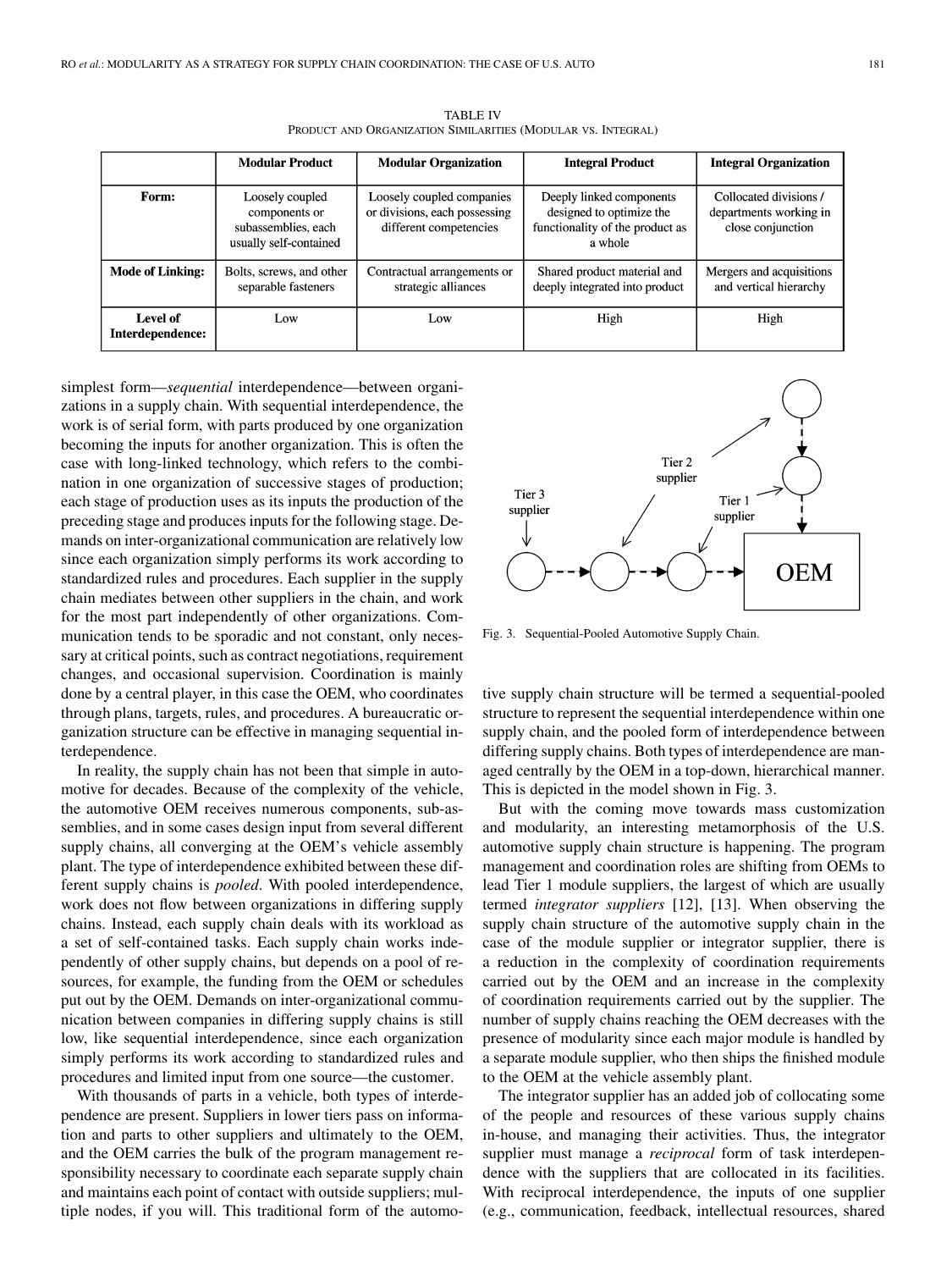

Fig. 4. Sequential-Reciprocal Automotive Supply Chain.

protocol, etc.) are the outputs of another supplier on the same project, and vice versa. The engineering decisions of each supplier working with the integrator supplier influence the other parties, and they all work together to create the final major module which the integrator supplier then delivers in finished form to the OEM. Reciprocal interdependence tends to occur in firms that generally incorporate *intensive technologies*, which provide a variety of products or services in combination to a client. Management challenges are far greater in the case of the integrator supplier since reciprocal interdependence requires that departments work together intimately and be closely coordinated. The firm structure of the integrator supplier and the firms that work with it must allow for frequent horizontal communication, daily interaction, and adjustment. When considering one or more tiers below the module supplier or integrator supplier, the interdependence between different supply chains is again pooled, as in the case of the traditional automotive supply chain explained earlier. Fig. 4 depicts the sequential-reciprocal form of the automotive supply chain seen in the modularity context described above.

It is clear that OEMs are putting themselves at great risk when they outsource so much of the intellectual property in the vehicle. When a vehicle is a bolted-together set of modules, the quality and even appeal of the vehicle will depend at least as much on the module suppliers as on the OEM. And OEMs have not moved toward modularity in the Dell Computer sense of mass customized mix-and-match parts. It is not as feasible to replace the Visteon-made cockpit in a Ford Taurus with a Magna-made cockpit as it is to replace one hard disk drive with another in a laptop. The cockpit can be built separately but still is highly customized and integral to the vehicle. Thus, OEMs are investing a great deal in specific assets of suppliers—specific engineering skills, tooling, manufacturing capability, program management skills—when they engage a supplier to engineer and build modules.

The make versus buy decision as exemplified by transaction cost economics would suggest in this case of high asset specificity that pure market mechanisms for control will not work [\[37\]](#page-17-0), [\[38\]](#page-17-0). The hierarchy is needed to be sure suppliers do not take the power they gain once they get the contract and use

it to extract high "rents" from the automaker. Moreover, there is a good deal of proprietary intellectual property that must be protected when suppliers are designing core parts of the OEMs vehicle.

As we learned from the interviews, the solution to this has been for suppliers to develop separate business units or divisions that focus on each OEM's business. This allows suppliers to cater to the various requirements of specific OEM customers on mass customization and modular programs. Thus, Magna for example, has a Daimler-Chrysler (DCX) business unit with its own executive staff, sales staff, marketing specialists, program managers, and engineers dedicated to DCX programs, as it has for other OEMs. In essence, firewalls are created between business units so proprietary information on DCX programs cannot be leaked to the Magna engineers working for another OEM. The business unit exists or goes out of business based on the business of the single customer; as a consequence, it can be highly controlled by that customer. In essence, the automaker is outsourcing yet retaining the control of the vertical hierarchy in its dealings with the business unit.

However, from our point of view, this structure has not solved all of the OEM's problems. Just as within any hierarchical organization there are effective and ineffective management systems. Management of these external business units takes a high degree of skill. For one thing, the module as mentioned is still customized and intimately connected to the rest of the vehicle. And since systems cut across modules in the typical vehicle, there is a great deal of engineering coordination required to make the modules and systems work together. In addition, the systems supplier is now coordinating other suppliers, including competitors, and that process must be managed. The interviews we conducted suggested that the emerging relationship between the American OEMs and "mega-suppliers" were anything but harmonious. In fact, the conflicted relationships of years past when OEMs treated suppliers as replaceable commodity manufacturers characterized these "new relationships" to a greater degree than the Japanese partnership model. Below are some of the examples of barriers in evidence.

# *F. Barriers to Effective Supply Chain Coordination*

Through the course of the interviews, several barriers were uncovered which highlight some of the difficulties in moving the U.S. auto industry towards modularity. These difficulties serve as barriers that prevent OEMs and suppliers from realizing many of the expected benefits that would be generated from their mass customization and module program efforts.

*1) Setting Target Prices (Soft Versus Hard Costs):* One of the practices the U.S. OEMs learned from Japanese competitors was target pricing. In the old model, ,the supply side would set the price. Suppliers calculated their costs, added a desired profit margin, and went to market with a bid. In contrast, in the target pricing model, customers estimate what the market will bear, set a target profit and based on that calculate the cost of the vehicle that will allow them to make the profit. That cost is then broken down into the cost of components and modules. Suppliers are given a target price and then they must figure out how to reach the costs needed to achieve a profit. Suppliers, therefore, cannot control price but can only control costs.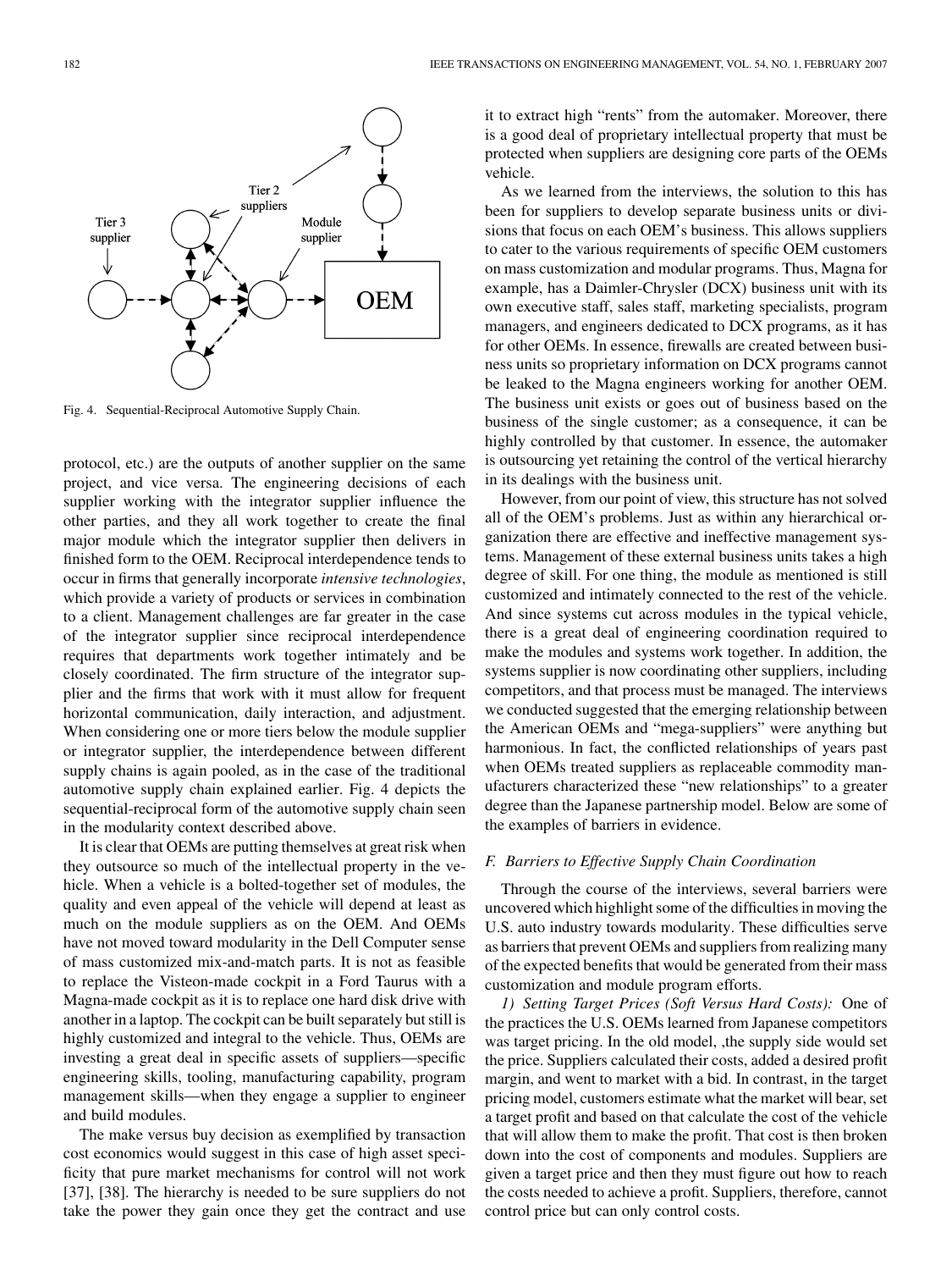Quite apart from modularity, the interviews suggested that American companies were seeking the cost savings but were not implementing the target pricing effectively from the perspective of suppliers. Japanese auto suppliers typically find the target costing process challenging but fair [\[39\].](#page-17-0) A lot of the practices of American automakers were simply seen as unfair. One supplier explained:

"We have gone through a different target cost process for every group we deal with. If you are above target they cannot issue a purchase order. We have gone around and around and reached launch after major investments of cash without a purchase order. So we cannot get paid."

Another supplier complained how inconsistent one American OEM is in the target setting process:

"If we meet the target too early in the design process they will change the target. So there is absolutely no incentive to make the target early. There is no target setting process. It is done differently every time. It even is different across programs within the same platform. It depends on who is in the room."

The way OEMs set the prices that they are willing to pay suppliers has a major impact on what investments the supplier will be willing to make in R&D and innovation in the product. Before modules, OEMs used historical data to set target prices. "Last year we paid you X and this year we expect that you cut your costs through improvement activities so we will pay you X minus 5%." This may be defensible, but what happens when the OEM is no longer buying  $X$  but is buying  $X$  as part of a module and asking suppliers to design and engineer the module and asking suppliers to manage the project?

Undeniably, one of the largest barriers to modularity is the lack of any compensation provided for these additional costs of doing business when taking on responsibility for modules. Throughout the interviews, suppliers complained about the misalignment between how they (the suppliers) felt the costs of developing modules should be assessed and the way the OEMs were actually assessing the module costs. This dilemma was explained in detail by a Product Development Manager working for a leading interior supplier.

"When the customer receives it (a module), they just see the overall cost; that the sum of the components is more expensive. They don't see the value-add. They can achieve more throughput. There are savings on complexity, warranty savings, weight savings, labor savings, and space savings, but those are "soft costs." A huge problem is having the customer take the soft costs and giving that as a target to the supplier as a target. They only know the hard costs."

*2) Conflict Between Supplier Outsourcing and Purchase Power—Directed Sourcing:* Given that suppliers are taking responsibility for managing the program, meeting customer's target costs, and engineering the modules, who controls the sourcing decisions for the modules? If a supplier is going to take on program management responsibility, including managing other suppliers, and also responsibility for reducing prices based on cost reductions, then they would like control over the suppliers who build the components shipped to their

plants. OEMs argue that if they can control the purchase of commodities they can get volume discounts across modules and subassemblies.

If the OEM possesses the sourcing power, and can direct the supplier as to whose radio should be used in the cockpit and whose heating, ventilating, and air conditioning (HVAC) system should be used, then the supplier does not have direct control of the bill of materials (BOM). And if the supplier does not have control of the BOM, then they do not have the capability to make complicated tradeoffs, for example, between material cost and internal efficiencies. As a result, the U.S. automotive industry is seeing a movement of the engineering and development responsibilities shifting from the OEM to the supply base, but yet there is still a limited amount of integration occurring in modules since the suppliers do not have full design control due to the fact that they do not have full control of the BOM. In one specific case concerning the cockpit module, we observed that a particular supplier was awarded the cockpit module assembly along with the instrument panel and the trim. The supplier, however, did not get awarded the HVAC and the wiring harness, they were sourced to other suppliers. An executive of the supplier explained:

"I am not aware of a single supplier that has full sourcing authority over the whole cockpit. The OE will still direct the BOM. The supplier can manage material flow, but not make decisions on the actual material. We don't write the HVAC and audio specs. Those are driven by the OE. Even the Purchasing organizations are set up according to commodity programs. Purchasing is set up to buy commodities and parts, not modules."

Another negative impact of directed sourcing from a supplier perspective is the potential impact on confidentiality. Take the following situation described to us by one of the Managers interviewed in a leading interior supplier.

"No one wants to have their core products integrated by another supplier. Those business issues are very real. There is the issue of competitive advantage. Rear seat entertainment versus audio head unit is a real case example. One of our global competitors was awarded the rear seat entertainment while we were given the audio head unit. We thought we were going to get the tech secrets from the rear seat entertainment supplier (our competitor), but the OEM insisted that it be the other way around; we ended up providing our secrets to the rear supplier."

*3) Lack of Trust in Supply Base:* A promise of mass customization and modularity is to decrease engineering workload and overall lead time as expert suppliers manage the development of their chunks. Yet, most of the module suppliers mentioned that both their test and validation workload has increased and the OEM's test and validation workload had not substantially decreased. Without modules, validation procedures apply at both the component and vehicle levels. With modules, validation procedures apply at the same component and vehicle levels and also at the module level. Despite suppliers' claims that validation procedures are no longer necessary at the component level, OEMs have been used to doing so and it is a way to increase their confidence in the module. OEMs lack trust in the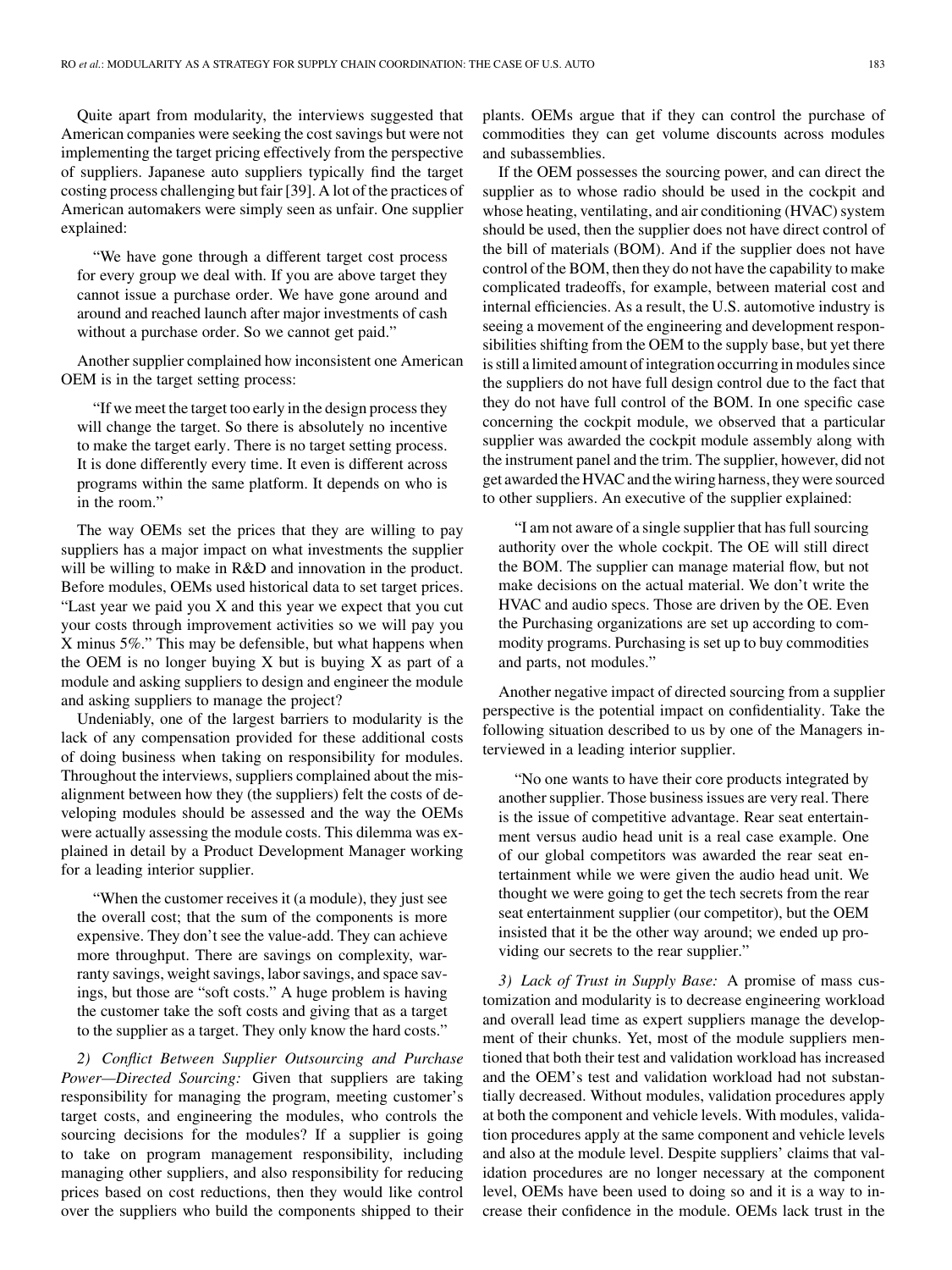validation capability of the suppliers. Multiple validations are a way to limit the risks of future defects.

Suppliers do not have enough experience in designing integrated modules yet. Most of them have just been trying to acquire the necessary knowledge for a whole module by acquiring specialized suppliers or merging with other suppliers. They do not have enough background to design a module with somewhat standardized interfaces. Consequently, every proposal of integration is more or less an innovation and comes from someone who has not been in the expertise area for a long time. As for any innovation, an assessment process is applied which is not always compatible with the OEM's program planning.

As a result some of the same OEM engineers who were responsible for the "module" when it was simply part of the vehicle engineered by the OEM are still overlooking the engineering now that it is an outsourced module. But they are doing it by looking over the shoulders of the supplier that ostensibly has responsibility, thus, referred to by suppliers as "shadow engineers." Arguably this is a transitional phenomenon until these engineers retire from the OEM or are otherwise phased out and until the suppliers are trusted with the engineering responsibility. But in the interim, because of these redundant activities, the OEM was not getting the expected cost savings internally and, thus, not willing to spend additional money for the extra supplier responsibilities. Suppliers for their part view the OEM engineers as meddling and time consuming.

*4) Warranty and Liability: Contractual Issues:* One of the greatest initial barriers to mass customization and the adoption of modularity in the auto industry was the issue of warranty and liability. The OEMs wanted to continue to shed more design and program management responsibility to the supply base. Accompanying this outsourcing of responsibility is the desire to push the warranty responsibility onto the suppliers as well. However, this move did not sit well with many of the suppliers that were interviewed in the study since it was seen as an increase in risk for the suppliers. There was also confusion as to who may end up bearing the bulk of the warranty costs. "If there is a warranty problem," asks one design engineer from a Tier 1 cockpit module supplier, "who pays the warranty? The cockpit module supplier?"

In the computer industry, Dell Computers, for example, obtains the parts for their personal computers from module parts suppliers, but if something goes wrong with the computer, Dell is willing to back up the warranty claim, even if the failing components is from one of its suppliers. Dell's approach to mass customization makes them willing to take the responsibility for the warranty issue and back up the quality of their product and product's components with their brand name. But in the auto industry, such practice is not the norm. Automotive OEMs want the supplier to be held responsible if a supplier's component or module fails on the field. This was clearly the case in the Ford/Firestone incident where Ford Motor Company blamed Firestone for its faulty tire design when it was discovered that several Ford Explorer trucks were flipped over due to failing tires, even causing some deaths.

Along with the warranty issue on repairs and parts replacement is the issue of safety liability. Who is liable for safety concerns if modules fail in the field? Is it the supplier that assembled the module? Is it the OEM customer who designed the module and installed it onto the vehicle? Ultimately this can become a battle between the OEM customer and the very module suppliers they are so dependent on for most of the product. One Director of Integration & Modules Engineering at an interior supplier explained it with the following example.

"In the end, we have to have more liability at the suppliers. Here is one example. We make switches for one OEM, and there are issues with fires, and the fires were the result of system level things which we had nothing to do with. But it cost us \$6 million. But we had to accept this and cost of the recalls because we couldn't afford to lose the OEM as a customer."

# *G. A Contrasting Approach to Modularity and Supply Chain Coordination: Toyota*

The Japanese auto supply base is traditionally organized into "*keiretsu*," a network of manufacturers and suppliers that have equity ownership in one another as a means of mutual security. This network is often characterized by a great deal of parts outsourcing to a small number of closely knit suppliers who are given long-term contracts [\[39\]](#page-17-0). There is competition among suppliers but typically 2 or 3 suppliers make a given type of part and have 100% of the business for a given vehicle program. They are selected very early in the product development program, guaranteed the business, and become part of the extended product development team. First-tier suppliers take major responsibility for the engineering of subsystems and do their own testing. OEMs realize that they are dependent on the suppliers who have dedicated assets, like tooling and product development knowledge, which are difficult to duplicate. So they maintain control through direct ownership of a portion of the suppliers and interlocking boards of directors. As they have moved to doing more business with American suppliers they, like the Big 3, have insisted that first-tier suppliers set up divisions dedicated to them and build firewalls separating it from the rest of the supplier's business.

While Japanese companies may have purchased some smaller subsystems that might be considered modules (e.g., exhaust systems), they did not make the move to larger and more technologically intensive modules (e.g., corner modules or rolling chassis) until some years after than their U.S. competitors. Most of the business that the Japanese outsourced to their keiretsu supply base tended to be on the sub-assembly and component levels. They were steering away from the modular trend to give larger and larger chunks of vehicle real estate to their suppliers.

The Japanese have shown they are not to be underestimated when it comes to the adoption and implementation of modularity and mass customization. As of 2003, the Japanese had all but caught up to their American and European counterparts with respect to adopting modularity and mass customization strategies for their corporations. Toyota was in the midst of creating 13 or 14 keiretsu mega-suppliers, following more and more the Integrator Supplier model founded in the U.S. For example, in 2002, Toyota launched Advics Co., a joint venture in Japan with Aisin, Sumitomo Electric, and Denso [\[40\]](#page-17-0). Advics (which stands for *Advanced Intelligent Chassis Systems*) links brakes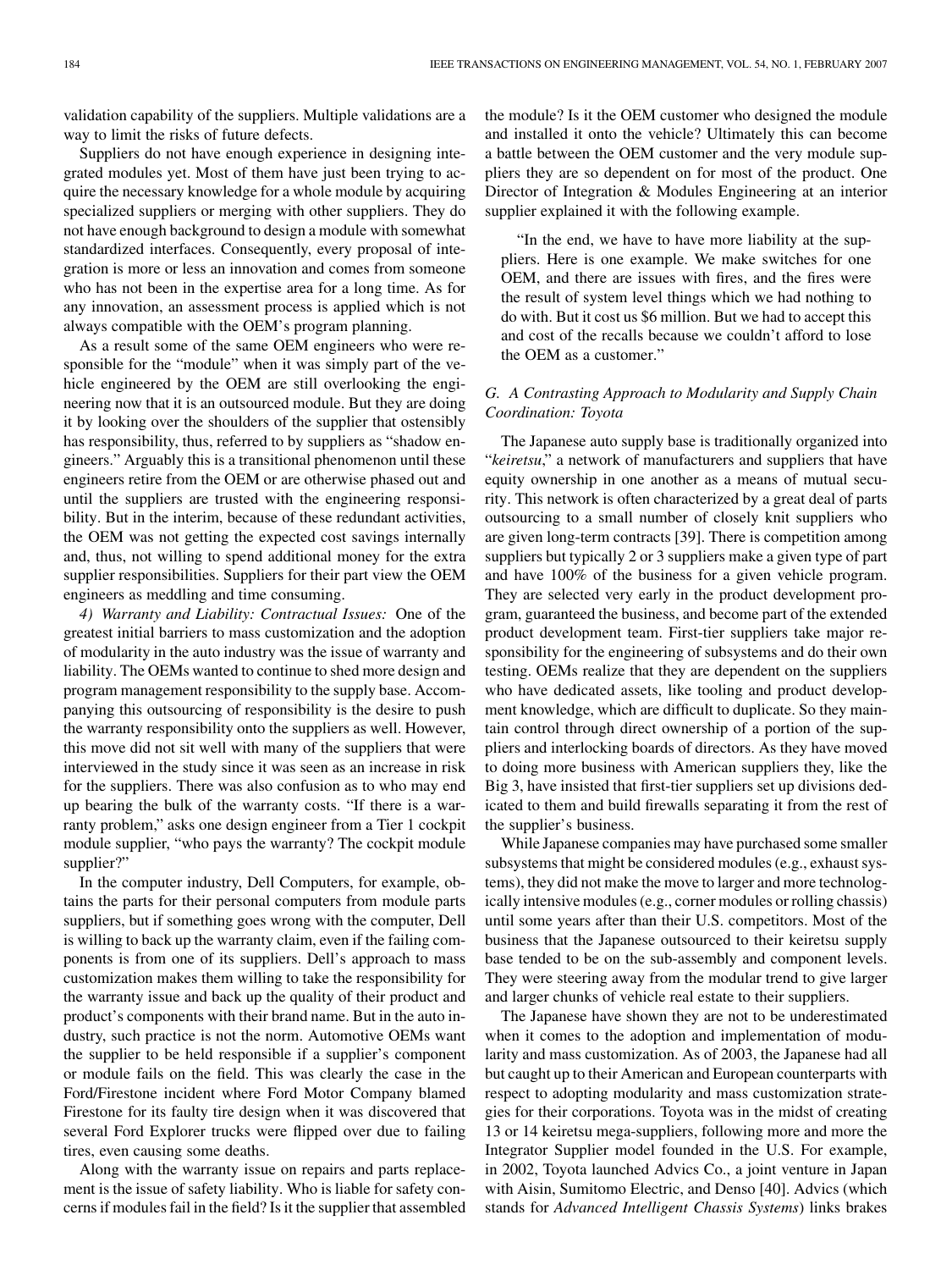to suspensions and other ride and handling equipment. They supplied complete brake systems with the goal of \$2 billion in global sales by 2005. While Toyota is the largest customer, they are going after American manufacturers' brake business and already have landed large contracts. They have the stellar reputation of Toyota and its suppliers for quality excellence and innovation behind them [\[40\].](#page-17-0) These new Japanese mega-suppliers have very broad technical and program management competencies, much like their U.S. systems integrator counterparts, and are already involved in the design, development, production, and assembly of modules. However, unlike the systems integrators in America, the Japanese mega-suppliers still belong to the keiretsu network, with the OEM maintaining redundant competencies to oversee the operations and development of the mega-suppliers. And by establishing new joint ventures with these suppliers, Toyota is taking a large portion of equity.

As Japanese OEMs, like Toyota, are moving toward a modularity and mass customization strategy, they are building on a much stronger foundation of effective supply chain management. A survey conducted by J.D. Power of automotive suppliers found that Nissan, Toyota, and BMW are the best North American automakers in promoting innovation with their suppliers [\[41\]](#page-17-0). Honda and Mercedes also finished above average in fostering innovation, while the DaimlerChrysler group, Ford, and General Motors all were rated below average. Yet while suppliers laud Toyota as their best customer they are often described as the toughest customer. We often think of "tough" as difficult to get along with or unreasonable. In Toyota's case, it means they have very high standards of excellence, and expect all their partners to rise to those standards. More importantly, they will help all their partners rise to those standards.

When Toyota started building automobiles, they did not have capital or equipment for building the myriad of components that go into a car and had to depend on suppliers to take risks and invest in capital. All that Toyota could offer was the opportunity for all partners to grow the business together and mutually benefit in the long term. So like the associates who work inside Toyota, suppliers became part of the extended family who grew and learned the Toyota Production System. Even when Toyota became a global powerhouse, they maintained the early principle of partnership. It views new suppliers cautiously and gives only very small orders at first to test the suppliers commitment and capability. They must prove their sincerity and commitment to Toyota's high-performance standards for quality, cost, and delivery. If they demonstrate this for early orders, they will get increasingly larger orders and become part of the family. Toyota will teach them the Toyota Way and adopt them into the family. Once inside, they are not kicked out except for the most egregious behavior. And simply switching supplier sources because another supplier is a few percentages cheaper would be unthinkable. As Taiichi Ohno, creator of the Toyota Production System, said:

"Achievement of business performance by the parent company through bullying suppliers is totally alien to the spirit of the Toyota Production System." [\[42\]](#page-17-0)

Toyota outsources over 70% of the components of the vehicle. But it still wants to maintain internal competency even in components it outsources [\[43\]](#page-17-0). These days a management buzzword is "core competency." Toyota has a clear image of its core competency but seems to look at it quite broadly [\[42\]](#page-17-0). This goes back to the original creation of the company when Toyota decided to go it alone instead of buying designs and parts of cars from established U.S. and European automakers. If Toyota outsourced 70 percent of the vehicle to suppliers who controlled technology for them and all its competitors, how could Toyota excel or distinguish itself? If a new technology is core to the vehicle, Toyota wants to be an expert and best in the world at mastering it. They want to learn with suppliers, but never transfer all the core knowledge and responsibility in any area to suppliers. So it is not surprising that Toyota is not willing to follow the Big 3 and outsource entire modules to "mega-suppliers" who come in at the lowest bid. Instead Toyota is setting up joint ventures with only its closest supplier partners to engineer and build modules. Not only do they have the confidence that their keiretsu partners understand their systems and philosophy and can be trusted but they have the added insurance of equity ownership and are learning along with their suppliers to maintain their internal core competence. In this way Toyota may be able to achieve a true integration of product, process and supply chain coordination as they move toward modular architectures.

# V. DISCUSSION

# *A. Automotive Modularity and Mass Customization in U.S. Auto*

Researchers have proposed the general principles of mass customization as providing variety in products and services at a level such that customers find what they desire at a sensible price [\[2\]](#page-16-0), and unique products manufactured to customer specifications without the advantages of economies of scale [\[1\]](#page-16-0). Although an agreeable concept, achieving true mass customization in the U.S. auto industry seems laden with difficulty.

In many of the interviews conducted, it was apparent that there was much focus on how to grasp the modularity phenomenon as it was unfolding in the U.S. auto industry. Even though automakers and their suppliers understood the importance of modularity to mass customization, not much emphasis was given to understanding how the voice of the customer could be better incorporated into vehicle design and production, another key dimension to a mature mass customization strategy [\[3\].](#page-16-0) Cost reductions seemed to be the primary driver for the outsourcing of modules occurring in the U.S. auto industry, not satisfying customer requirements per se. For mass customization to gain further ground among automakers, customer requirements need to somehow find their way into product offerings. The modularity movement in the U.S. auto industry deals much with the buyer-supplier roles in vehicle design and assembly. Technical issues such as how to cluster components in a cockpit module for outsourcing of assembly purposes permeated much of the interviews in our study. However, none of the people interviewed mentioned the importance of the customer perspective with regards to their approach to modularity. There appeared to be a greater emphasis on the cost and lead-time savings that modularity could bring to vehicle manufacture rather than on providing what the end-consumer really wanted.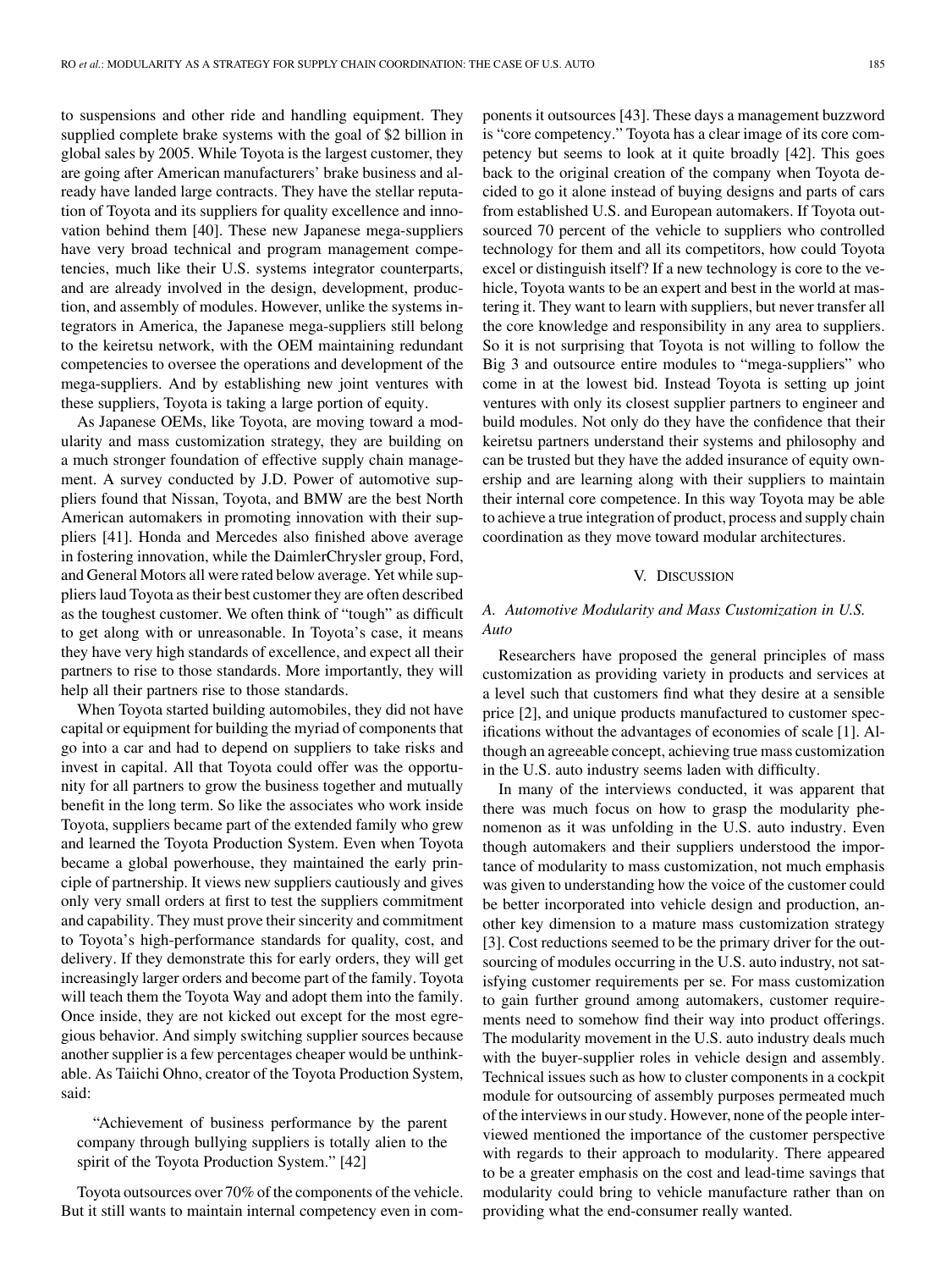In fact, in the auto industry, customer requirements hardly ever make their way into the product development value stream early on. As of 2001, only about 5% of the cars built in the U.S. were built-to-order [\[4\].](#page-16-0) For the most part, although the customer may be able to choose from a list of limited/standardized options, customer preferences at the point of order or sale are not used to guide design and production. The auto industry has traditionally relied on forecasted demand to estimate their product designs and production volumes. The Internet has helped facilitate the idea of "locate-to-order" where auto dealerships can search through the inventory from other dealerships within the company to locate the desired vehicle configuration, but even then, the customer is still faced with the choice of either choosing from stock or waiting several weeks for the vehicle to be built [\[4\].](#page-16-0) To make matters worse, a customer who purchases a vehicle that is already on the dealer's lot will most likely garner some sort of discount whereas a customer who orders a customized vehicle will wait several weeks and pay a higher price! Due to this disconnect from the voice-of-the-customer, customer requirements and desires are not directly brought into the product development value stream early on. At best, the automotive industry's approach to modularity and mass customization is a limited version of build-to-order.

Using the mass customization archetypes discussed in [\[3\],](#page-16-0) automotive companies would most likely be classified as *modularizers* since customer specifications can be incorporated into the vehicle assembly and modularity is incorporated in the design and production stages. *Modularizers* "incorporate both customizable modularity in the later stages of the production cycle and non-customizable modularity in the design and fabrication stages of the production cycle" [\[3\]](#page-16-0). As a result, the U.S. automakers and their suppliers may not gain the maximum benefits of mass customization since they use modularity as a means for part commonality but not for product customization. The purchaser of a vehicle is offered only a limited degree of customization by being able to choose options such as paint color or trim level from a prescribed list.

Even if the voice of the customer were to be brought in more directly to automotive design, it would have to be done early enough in the product development process to make mass customization financially and strategically viable. A more mature adoption of mass customization practices would include not only the modular design of cars, but would also include a way to bring in customer preferred functional performance levels into the design and assembly of the product. Operationally, the use of dynamic and stable production and assembly processes would have to support the production of such customized modules. Supply chain requirements would also have to be rethought to take advantage of last-minute customer configured vehicles; from supply channels to distribution channels. Contemporary design, manufacturing, and supply chain paradigms, such as 3-D concurrent engineering [\[15\]](#page-16-0), [\[18\]](#page-16-0), could shed greater light on the support infrastructure that would need to evolve if the auto industry is to further benefit from modularity and mass customization.

With regards to firm level issues, mass customization application still needs to be thought through further. To more closely tie customer requirements to vehicle design and assembly, component and module suppliers need to be integrated into the mix. Several industries, including automotive, are so large and complex that it is critical to closely tie suppliers' product design and production efforts to that of the OEMs. This adds to the difficulty of incorporating the build-to-order approach of mass customization. The large geographic distances that separate many U.S. suppliers from their OEM customers, combined with the more short-term, adversarial, cost-cutting characteristics of the buyer-supplier relationship, only appears to frustrate any longer-term integration efforts necessary for greater mass customization across the automotive supply chain.

Auto manufacturers appear to be trying to harness the efficiency and operational benefits of mass customization through an industry-wide move towards modularity. But at the same time, they are doing little to incorporate the customer perspective. In the U.S. auto industry, modularity has made its way, in varying degrees, into product development, production, assembly, and supply chain considerations. Understanding that any strategy shift requires change, the U.S. auto industry has lagged behind in attempting to incorporate the voice of the customer into its value stream earlier on to gain more of the benefits of mass customization. There have been some limited attempts at bringing customization into vehicle assembly such as with Volvo's mutable wire harness which allows for customers to alter their electronic options through their dealer up to four hours prior to build [\[4\]](#page-16-0). But to fully realize more of the benefits of mass customization, one cannot focus only on modularity issues that affect product design and firm relationships. Even though some strides have been taken, ultimately, the U.S. auto industry still has ways to go before it can see further benefits in realizing the philosophy of mass customization; its promises of product variety, operational efficiency, and economies on a mass scale.

## *B. Modularity Considerations*

Mass customization through the adoption of modularity offers opportunities for gains in efficiency, cost savings, quality improvements, and flexibility to move toward the build-to-order model that the auto industry is so anxious to achieve. The modularity aspect of mass customization has major implications for manufacturing, product development, and supply chain coordination. The modularity strategy in auto is intimately connected to outsourcing and the degree of responsibility given to outside suppliers, and, as a result, links mass customization to both strategic and tactical operations issues. We have identified a number of different approaches of modularity ranging from the simplest form where chunks of the vehicle that had been assembled on an assembly line are pulled off and built by suppliers who sequence the modules to the line to the most ambitious forms in which outside suppliers design, engineer, and market large parts of the vehicle that are then built and sent in sequence to the assembly line. This process is moving slowly and OEMs are maintaining a great deal of the engineering control over modules.

This control over modules permeates the relationship the OEMs have with the suppliers themselves. Throughout the interviews, we observed that U.S. automakers possess a large amount of ascendancy over their suppliers and are reluctant to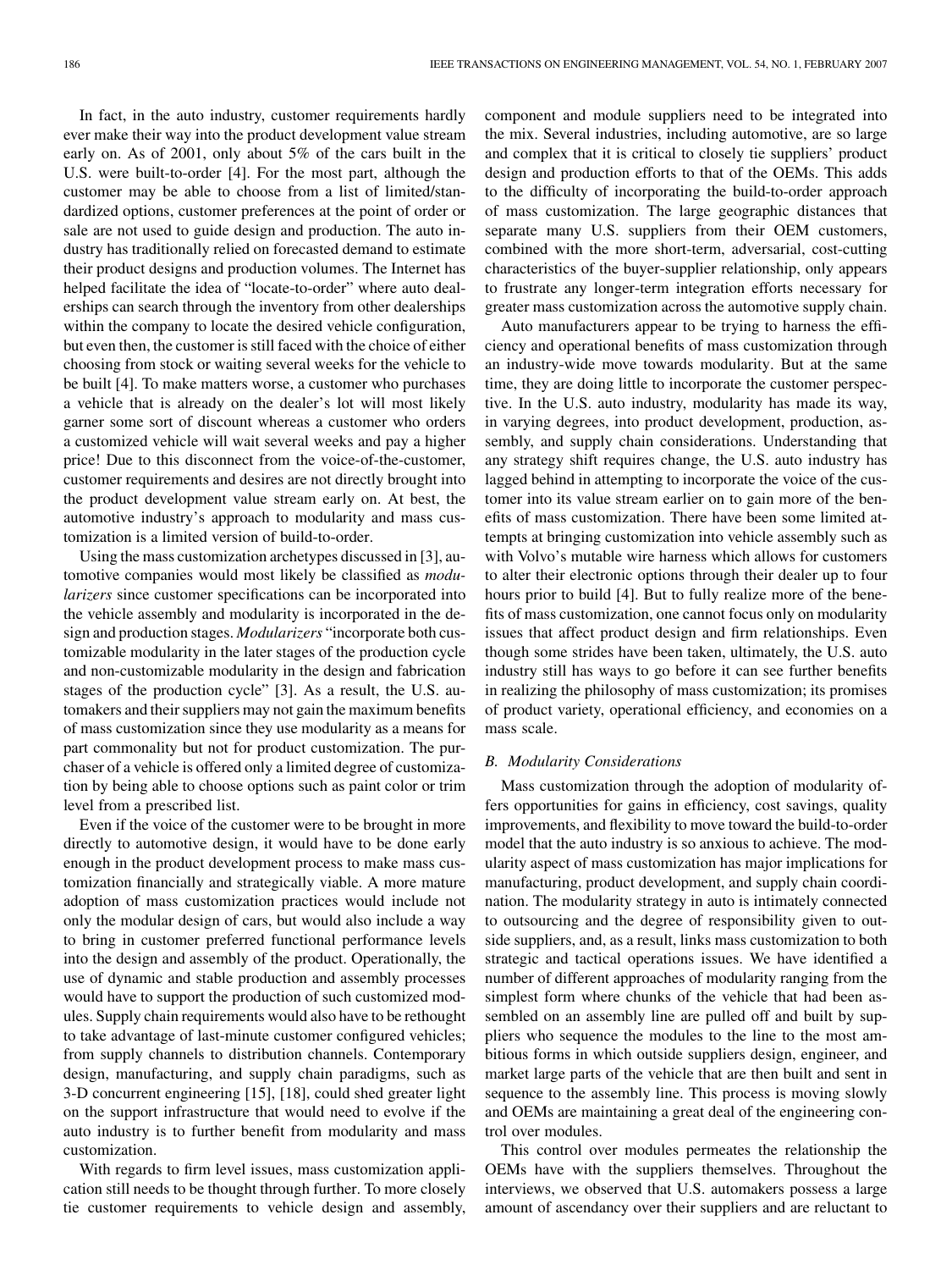share much of the cost burden as modularity is being introduced into the auto industry. OEMs are trying to outsource much of their module production and assembly to suppliers, focusing mostly on vehicle design and final assembly, as a means of cost reduction; shifting the cost burden for these processes onto their suppliers. There appears to be little initiative on part of the OEMs to share any financial burden even initially for the startup costs incurred during this transition. These characteristics would be consistent with that of an *exit* (or more adversarial) buyer-supplier relationship between the OEM and module supplier, as opposed to a *voice* (or more partnerial) relationship [\[44\].\[45\].](#page-17-0) However, when an industry that has traditionally been characterized by an integrated product (like U.S. auto) makes the transition to a more mass customized, modular product, much of the supply chain and infrastructure issues need to be thought through. The resultant outsourcing of labor and responsibility on the part of the OEMs, without requisite cost sharing and other support initiatives, hinders further adoption of modularity and realization of mass customization benefits.

The approach is similar across Ford, GM, and Daimler-Chrysler. They desire to achieve the benefits associated with mass customization and to outsource modules to suppliers who are able to build up enough bulk and competencies in building modules in sequence, to engineer these modules, and to manage major programs. The Big 3 also insist that the suppliers set up internal business units dedicated to the OEM to maintain the proprietary information of the OEM, and to agree to aggressive target prices set by the customer and continue to drive down prices through the life of the program through cost reduction. They have experimented with a number of highly visible programs in which suppliers have taken over most of the program management responsibility for engineering and building the module. Some suppliers are even doing the marketing research to develop the concept for the module. For example, the outside seat supplier has more data and arguably knows more about the needs of the customer than the automaker. But the U.S. auto industry is slowed down by an ineffective supply chain infrastructure inherited from the early days when suppliers were treated as commodity producers and purchasing departments beat suppliers up for price reductions.

We saw a very different supply chain model in Toyota. While Toyota and other Japanese automakers have been far more cautious in embracing modularity and mass customization, they are building on a much stronger foundation of technically strong suppliers, integrated into the product development system, with expertise in lean manufacturing, who are treated as partners in the enterprise. Toyota has developed highly effective approaches to working with suppliers on product development in Japan and is bringing those practices to the U.S. While American OEMs are highly bureaucratic often imposing ritualistic rules and procedures, Toyota's processes make sense to suppliers and work.

#### *C. Limitations of the Study*

Due to the relative newness of the modularity and mass customization phenomena occurring in the U.S. auto industry, the case study methodology was adopted to investigate the research questions. As a result, the researchers were able to gather a considerable amount of detail regarding the adoption of modularity occurring in both OEMs and suppliers. However, due to the extensive use of interviews in the data collection process, some limitations to the interview methodology should be kept in mind when considering the observations mentioned in this paper.

One limitation to the study deals with the issue of response bias [\[23\].](#page-17-0) The majority of the interviews were conducted with automotive suppliers; only a few OEMs were willing to offer their perspectives. There are a few reasons for this. First, there exist far more suppliers than OEMs in the auto industry, making it more likely that a firm willing to be interviewed would be a supplier. Second, the barriers to entry in obtaining interviews with a supplier seemed easier to pass than those for an OEM. The interviews conducted at the OEMs had to be approved through multiple time consuming levels of accountability before obtaining a positive response. Reasons for this were unclear and might be explained by either differing levels of firm bureaucracy or degree of willingness to be interviewed on the research topic, among other factors. Regardless, the impression was that suppliers seemed more willing to be interviewed regarding the topic of study. It would have been more ideal to interview additional OEMs to establish greater consistency and validity of the anecdotal evidence regarding the OEM perspective. A third possible source of response bias stems from the interview contacts themselves. After the completion of an interview, the contact information of more individuals within the company was asked for from the people just interviewed. In so doing, it is plausible that some of the interviewees gave contact information of individuals whom they felt would agree with their perspectives on the research topic. Although the reported results were consistent across the vast majority of interviews, some level of validity could have been compromised as a result.

Another limitation to the study may be due to the reality of occasional poor recall on the part of the interviewees. Although most of the interviews were conducted during a period of time where the auto industry was in a state of transition, much of the anecdotes and examples given as evidence during the interviews were from personal testimony and experience. It is plausible, therefore, that some of the events involved did not occur exactly as recalled or stated by the interviewees.

Finally, garnering more information from additional data sources such as archival data, direct observations, and survey would provide more corroborating evidence to substantiate further more of the claims in the paper and provide further details regarding the modularity and mass customization phenomena occurring in the auto industry. As is, the bulk of anecdotal evidence gathered for this study is in the form of interview data.

#### VI. CONCLUSION

We have explored the impact modularity, as part of a viable mass customization strategy, is having on the U.S. auto industry at the beginning of the 21st Century. All apparent signs seem to indicate that mass customization and modularity, at least in terms of its thinking and conceptual benefits, is a serious change in strategy across the industry. How it is carried out is another story altogether. "… I think that modularity in its purest form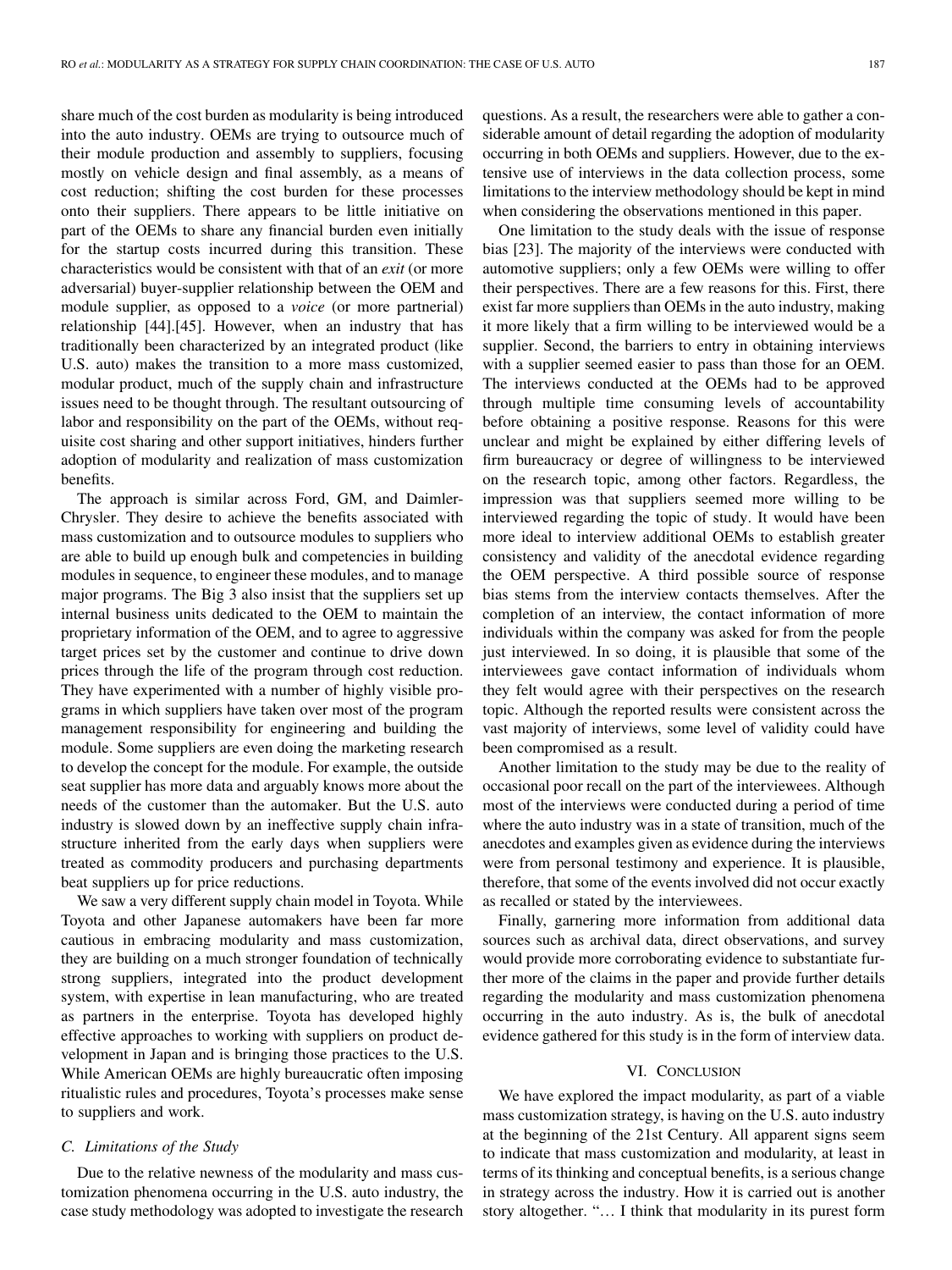<span id="page-16-0"></span>can move the industry forward," states a former Manager involved with modularity programs at one of the American automakers. "… How it gets implemented is the real issue, not modularity per se."

Automakers and suppliers alike need to understand how mass customization and its use of modularity will affect their product development practices and supply chain structures. In recent years, modularity in the U.S. auto industry has been driven by cost reductions and the outsourcing of responsibility to the supply base. However, the existing infrastructure in the U.S. auto industry, ranging from tense labor relations to a lack of cost sharing, contains barriers that hinder the realization of modularity gains. Affecting firm relations and product design, modularity incorporates a multitude of socio-technical issues, something the U.S. auto industry is discovering very quickly. This suggests that the barriers to modularity themselves are socio-technical in nature, and cannot be easily discarded, overlooked, or overcome without the apparent impact on organizations and eventually the industry.

When companies that produce nonmodular products desire to move their products to a modular architecture, the change has to occur at the concept and design level, not merely the product assembly. The U.S. supply base seems to have enough technical and knowledge capability to produce modules on a large scale, a point repeated several times in many of our interviews both within OEMs and suppliers. And the lead suppliers in this supply base are already integrating their design capabilities through various mergers and acquisitions and contractual alliances. Where some integration capabilities have been lost via delayering and outsourcing policies, particular organizational set-ups are necessary to replace them [9].

Over decades, the Japanese OEMs and their keiretsu suppliers increased their information processing capabilities [\[46\]](#page-17-0) which allowed them to work closely with suppliers and reduce their lead times, developing products much faster and at costs lower then their American counterparts [\[47\]](#page-17-0). American companies sought the cost benefits of efficient suppliers who take on engineering responsibility without the investment in an enabling infrastructure. But there is an inherent misfit between the coercive mechanisms used by American purchasing organizations and the great deal of responsibility being shifted to suppliers. The Japanese companies have evolved an effective hybrid of market and hierarchical control [\[38\],](#page-17-0) but their U.S. counterparts are using a dysfunctional hybrid and are missing the control and enabling features that are apparent in the Japanese model. The Japanese OEMs are able to keep control by buying part of the supplier, but the American OEMs do not have the leverage provided by equity holdings in their suppliers, nor the history of effective partnering. So instead, they turn to market and cost pressures to get the suppliers to do what they want.

What the U.S. supplier management model does do well, however, is exert business control in a hierarchy. American OEMs are good at controlling suppliers through purchasing and market power and independent business units. They exert business control in a simulated hierarchy, so even though the suppliers are not owned by the OEM, the relationship is set up in a way such that the supplier is more strongly tied to the OEM than in the past traditional U.S. supplier management configuration. But unless the organization integration issues are addressed in the U.S. supplier management model, the U.S.'s failing will be on the technical integration side. They will get good cost reductions, but at the expense of systems integration that is necessary for the highest quality automobiles. The result is also financially weakened suppliers that cannot invest in the R&D required by this new business model.

There is a danger that the Big 3 approach to supplier management will become the dominant organizational design in America. Old ways are hard to change, and paradigms have a constraining effect. The U.S. supplier management model has broken technical and organizational systems and the problems will not go away just by coercive market forces. The underlying systems problem is still there, and it is this underlying problem that is more difficult and challenging to fix. Without fixing this, the promised benefits of mass customization and modularity will not be realized in the U.S. and may simply add to the Japanese competitive advantage.

#### **REFERENCES**

- [1] S. M. Davis*, Future Perfect*. Reading, MA: Addison-Wesley, 1987.
- [2] B. J. Pine, II*, Mass Customization: The New Frontier in Business Competition*. Boston, MA: Harvard Bus. Sch. Press, 1993.
- [3] R. Duray, P. Ward, G. Milligan, and W. Berry, "Approaches to mass customization: Configurations and empirical validation," *J. Operations Manage.*, vol. 18, no. 6, pp. 605–625, 2000.
- [4] M. Holweg and F. K. Pil, "Successful build-to-order strategies start with the customer," *Sloan Manage. Rev.*, vol. 43, no. 1, pp. 74–83, 2001.
- [5] K. Ulrich, "The role of product architecture in the manufacturing firm," *Res. Policy*, vol. 24, no. 3, pp. 419–440, 1995.
- [6] C. Y. Baldwin and K. B. Clark, "Managing in an age of modularity," *Harvard Bus. Rev.*, vol. 75, no. 5, pp. 84–93, Sep.-Oct. 1997.
- [7] B. Berman, "Should your firm adopt a mass customization strategy?," *Bus. Horizons*, vol. 45, no. 4, pp. 51–60, 2002.
- [8] M. A. Schilling, "Towards a general modular systems theory and its application to interfirm product modularity," *Acad. Manage. Rev.*, vol. 25, no. 2, pp. 312–334, 2000.
- [9] S. Brusoni and A. Prencipe, "Modularity in complex product systems: Managing the knowledge dimension," presented at the Workshop at the Univ. Sussex, Brighton, U.K., Jun. 23–24, 1999.
- [10] A. Camuffo, "Globalization, outsourcing, and modularity in the auto industry," presented at the European Academy of Management (EURAM) 2nd Annu. Conf. Innovative Research in Management, Stockholm, Sweden, May 9–11, 2002.
- [11] T. M. Lynch, "Globalization in the motor vehicle industry: Final conference summary," in *MIT-IPC Working Paper #98–0010*, Cambridge, MA: MIT, Jan. 1999.
- [12] Y. K. Ro, "Product architecture and organizational relationships: The changing face of product development in U.S. auto," Ph.D. dissertation, Univ. Michigan, Ann Arbor, MI, 2003.
- [13] Y. K. Ro, J. K. Liker, and L. D. Langlet, "Involving suppliers in concurrent engineering; Learning from Japan in U.S. auto," *Int. J. Manuf. Technol. Manage.*, vol. 6, no. 3/4, pp. 214–240, 2004.
- [14] M. Sako, "Modular strategies in cars and computers," in *The Financial Times*, London, U.K., Dec. 6, 1999.
- [15] C. H. Fine*, Clockspeed: Winning Industry Control in the Age of Temporary Advantage*. Reading, MA: Perseus, 1998.
- [16] *Automotive News*, Mar. 2001.
- [17] J. H. Mikkola and O. Gassmann, "Managing modularity of product architectures: Toward an integrated theory," *IEEE Trans. Eng. Manage.*, vol. 50, no. 2, pp. 204–218, May 2003.
- [18] C. H. Fine, "Clockspeed-Based strategies for supply chain design," *Production Operations Manage.*, vol. 9, no. 3, pp. 213–221, 2000.
- [19] R. Henderson and K. B. Clark, "Architectural innovation: The reconfiguration of existing systems and the failure of established firms," *Admin. Sci. Quart.*, vol. 35, no. 1, pp. 9–30, Mar. 1990.
- [20] J. B. Quinn, "Outsourcing innovations: The new engine for growth," *Sloan Manage. Rev.*, vol. 41, no. 4, pp. 13–28, 2000.
- [21] M. A. Cusumano*, Japan's Software Factories: A Challenge to U.S. Management*. New York: Oxford Univ. Press, 1991.